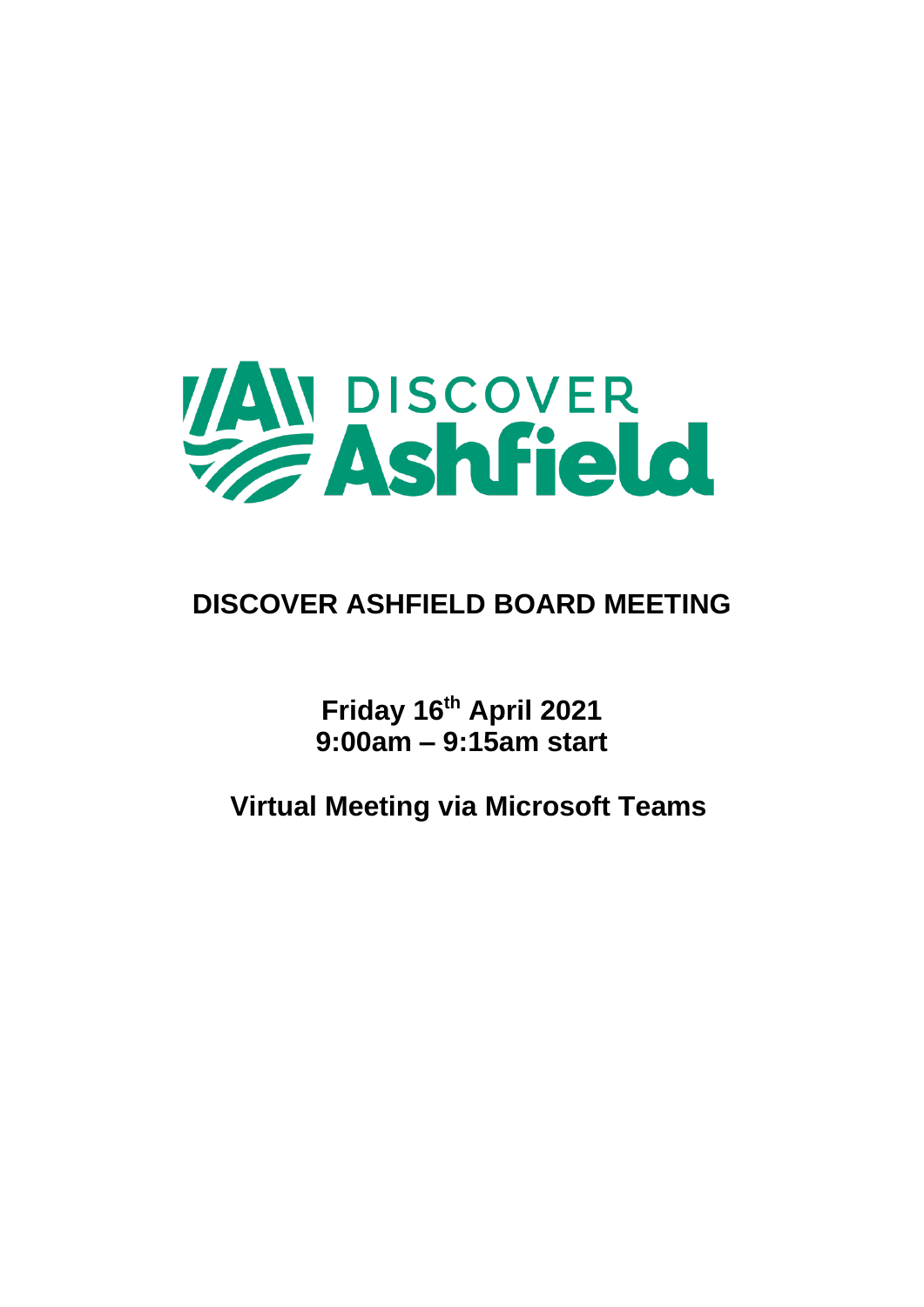# **Attendees**

| <b>Name</b>                   | <b>Position on Board</b>                                  | Position/Organisation                                                            | <b>Apologies</b>        |
|-------------------------------|-----------------------------------------------------------|----------------------------------------------------------------------------------|-------------------------|
| <b>Martin Rigley MBE</b>      | <b>Chair</b> / Theme Lead -<br><b>Succeed in Ashfield</b> | Managing Director, Lindhurst Engineering                                         |                         |
| <b>Louise Knott</b>           | <b>Vice Chair</b>                                         | Vice Principal, West Nottinghamshire<br>College                                  | $\checkmark$            |
| <b>Darron Ellis</b>           | Theme Lead - More<br>to Discover                          | Historian, Sutton Living Memory Group                                            | $\checkmark$            |
| <b>Liz Barrett</b>            | Theme Lead - Love<br><b>Where You Live</b>                | Principal, Academy Transformation Trust<br><b>Further Education (ATTFE)</b>      |                         |
| <b>Pete Edwards</b>           | Theme Lead - Be<br>Happy, Be Healthy                      | Chair, Ashfield Health and Wellbeing<br>Partnership                              |                         |
| <b>Callum Parr</b>            | <b>Board Member</b>                                       | Youth Council Leader, Ashfield District<br><b>Youth Council</b>                  | ✓                       |
| Carol Cooper-Smith            | <b>Board Member</b>                                       | Chief Executive, Ashfield District Council                                       | $\checkmark$            |
| Chloe O'Donnell               | <b>Board Member</b>                                       | Shopping Centre Manager, Idlewells<br><b>Shopping Centre</b>                     | ✓                       |
| <b>Christopher Baron</b>      | Observer                                                  | Office Manager, Ashfield & Eastwood MP's<br>Office                               | $\checkmark$            |
| <b>Cllr Christian Chapman</b> | <b>Board Member</b>                                       | Scrutiny Rep, Ashfield District Council                                          | ✓                       |
| <b>Cllr Helen-Ann Smith</b>   | <b>Board Member</b>                                       | Deputy Council Leader, Ashfield District<br>Council                              | $\checkmark$            |
| <b>Cllr Daniel Williamson</b> | <b>Board Member</b>                                       | Annesley and Felley Parish Council                                               | $\checkmark$            |
| <b>Cllr Matthew Relf</b>      | <b>Board Member</b>                                       | Portfolio Holder, Planning & Regen, Ashfield<br><b>District Council</b>          |                         |
| David Ainsworth               | <b>Board Member</b>                                       | Director of Clinical Commissioning Group,<br><b>NHS</b>                          |                         |
| David Jackson                 | <b>Board Member</b>                                       | Centre Manager, East Midlands Designer<br>Outlet                                 | ✓                       |
| <b>Edward Johnstone</b>       | <b>Board Member</b>                                       | Assistant Principal (Development), Portland<br>College                           | $\checkmark$            |
| Fiona Anderson                | <b>Board Member</b>                                       | Head of Civic Engagement, Nottingham<br><b>Trent University (NTU)</b>            |                         |
| Gary Jordan                   | <b>Board Member</b>                                       | Chair, Mansfield and Ashfield 2020                                               |                         |
| Julia Terry                   | <b>Board Member</b>                                       | Development Worker, Transforming Notts<br>Together                               | $\sqrt{ }$              |
| Kathryn Stacey                | <b>Board Member</b>                                       | Chief Executive, Citizens Advice Ashfield                                        |                         |
| Lee Anderson, MP              | <b>Board Member</b>                                       | MP for Ashfield and Eastwood                                                     | $\checkmark$            |
| Mark Spencer, MP              | <b>Board Member</b>                                       | MP for Sherwood                                                                  | ✓                       |
| Melanie Phythian              | Observer                                                  | Towns Fund Policy Advisor, Cities & Local<br><b>Growth Unit</b>                  |                         |
| Michelle Reynolds             | <b>Substitute for Rachel</b><br>Quinn                     | Operations Manager, D2N2, LEP                                                    |                         |
| Peter Gaw                     | <b>Board Member</b>                                       | Chief Executive Officer, Inspire: Culture,<br>Learning and Libraries             |                         |
| <b>Rachel Quinn</b>           | <b>Board Member</b>                                       | Head of People & Skills, D2N2 LEP                                                | $\checkmark$            |
| <b>Robert Orgill</b>          | <b>Board Member</b>                                       | Property Manager EMEA, Rolls Royce                                               | $\overline{\checkmark}$ |
| <b>Simon Martin</b>           | <b>Board Member</b>                                       | Vice Principal, Academy Transformation<br><b>Trust Further Education (ATTFE)</b> |                         |
| Teresa Jackson                | <b>Board Member</b>                                       | Chief Officer, Ashfield Voluntary Action                                         |                         |
| <b>Tim Brown</b>              | Substitute for Viki<br>Dyer                               | Partnership Manager, Job Centre Plus                                             |                         |
| Theresa Hodgkinson            | <b>Board Member</b>                                       | Director of Place and Communities, Ashfield<br><b>District Council</b>           |                         |
| Viki Dyer                     | <b>Board Member</b>                                       | District Operations Lead, Department of<br><b>Work and Pensions</b>              | $\checkmark$            |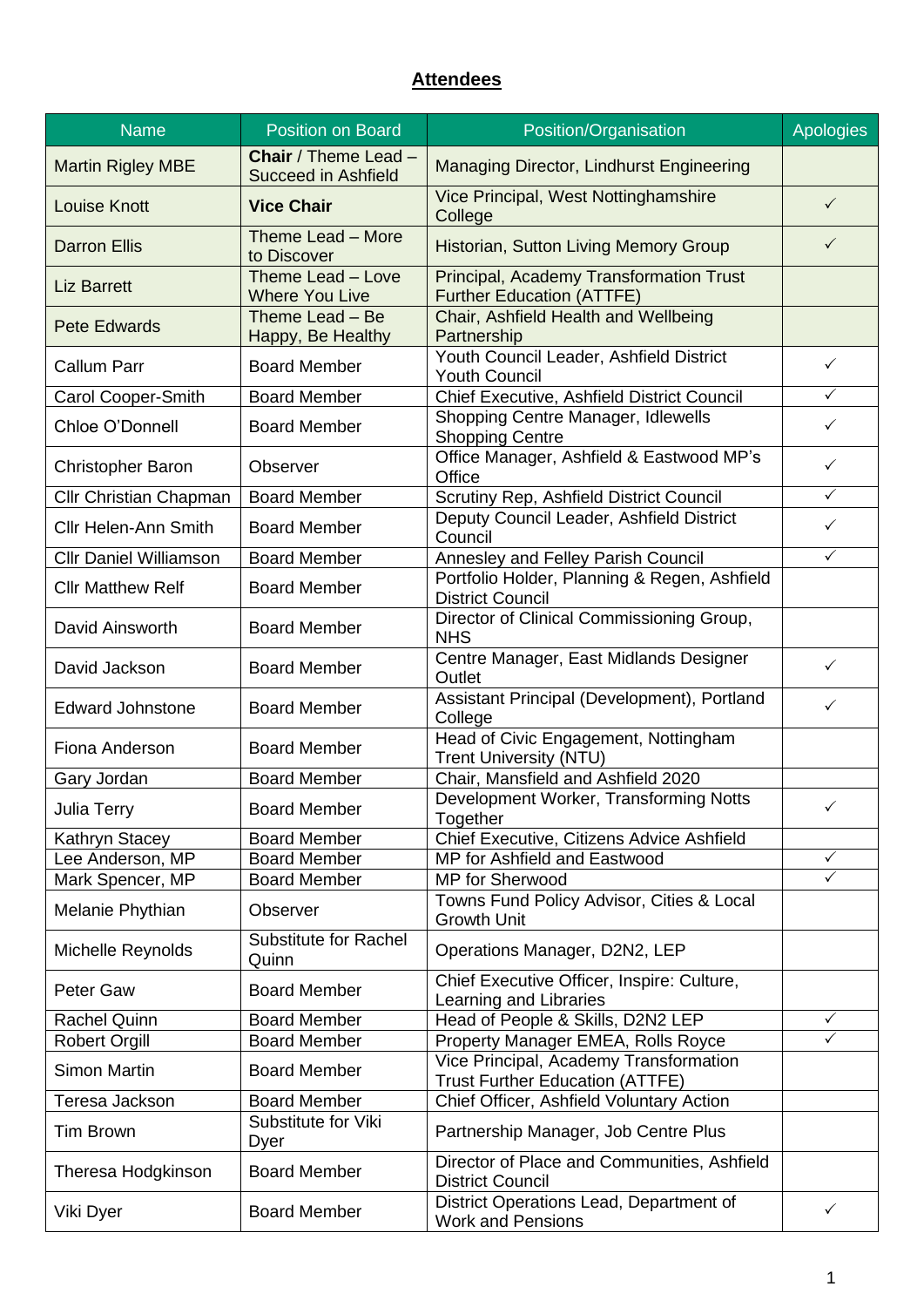| Andrea Stone            | <b>Supporting Officer</b>                | Health and Wellbeing Manager, Ashfield<br><b>District Council</b>             |  |
|-------------------------|------------------------------------------|-------------------------------------------------------------------------------|--|
| <b>Katherine Green</b>  | <b>Supporting Officer</b>                | Senior Communications Officer, Ashfield<br><b>District Council</b>            |  |
| Lana Mills              | Secretary / Supporting<br><b>Officer</b> | Discover Ashfield Project Officer, Ashfield<br><b>District Council</b>        |  |
| <b>Matthew Neal</b>     | <b>Supporting Officer</b>                | Service Director of Investment and Growth,<br>Nottinghamshire County Council  |  |
| Sarah Daniel            | <b>Supporting Officer</b>                | Interim Service Manager for Place and<br>Wellbeing, Ashfield District Council |  |
| <b>Tracey Bird</b>      | <b>Supporting Officer</b>                | Health and Wellbeing Officer, Ashfield<br><b>District Council</b>             |  |
| <b>Trevor Middleton</b> | <b>Supporting Officer</b>                | Town Centres and Markets Manager,<br><b>Ashfield District Council</b>         |  |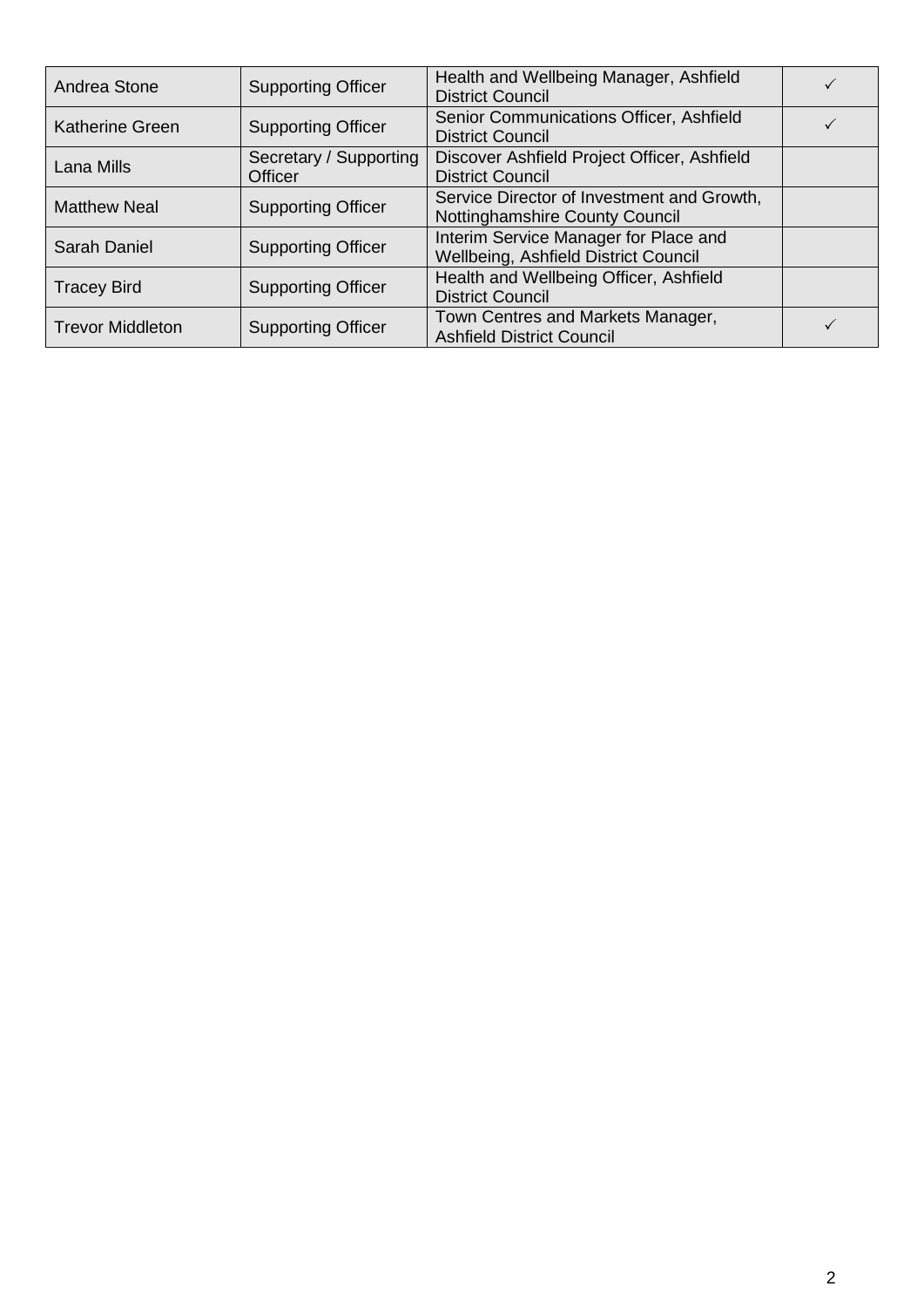# **Minutes**

| Agenda<br><b>Item</b> |                                                                                                    |             |
|-----------------------|----------------------------------------------------------------------------------------------------|-------------|
| 1                     | <b>Welcome / Introductions / Apologies</b>                                                         |             |
|                       | The Chair, Martin Rigley welcomed everyone to the virtual meeting.                                 |             |
|                       | Apologies were received and it was noted that:                                                     |             |
|                       | Tim Brown will be representing Viki Dyer.<br>$\bullet$                                             |             |
|                       | Michelle Reynolds will be representing Rachel Quinn.                                               |             |
|                       |                                                                                                    |             |
| 2 <sup>1</sup><br>2.1 | Review of Previous Meeting - Friday 19th March 2021<br><b>Annual General Meeting (AGM) Minutes</b> |             |
|                       | Annual General Meeting minutes were agreed as a true and accurate record with one                  |             |
|                       | amendment to be made to the attendance log:                                                        |             |
|                       | Theresa Hodgkinson to be marked as present at the AGM.                                             |             |
|                       |                                                                                                    |             |
| 2.2                   | <b>AGM Action Log</b>                                                                              |             |
|                       | Sarah Daniel and Lana Mills noted that they would discuss the two outstanding actions              |             |
|                       | from the AGM during their updates later in the meeting.                                            |             |
| 2.3                   | <b>Board Meeting Minutes</b>                                                                       |             |
|                       | Board minutes were agreed as a true and accurate record with one amendment to be                   |             |
|                       | made to the attendance log:                                                                        |             |
|                       | Theresa Hodgkinson to be marked as present at the Board Meeting.                                   |             |
|                       |                                                                                                    |             |
| 2.4<br>2.4.1          | <b>Action Log</b><br><b>Completed Actions</b>                                                      | <b>Lead</b> |
| 2.4.1.1               | <b>Supporting Unpaid Carers in Employment Scheme</b>                                               |             |
|                       | $(19/02/2021,$ Minute $-5.4)$                                                                      |             |
|                       | Pete Edwards to forward Lana Mills and Business Support team details of                            |             |
|                       | the Supporting Unpaid Carers in Employment scheme to share with                                    | LM/PE       |
|                       | Ambassadors and contacts.                                                                          | /BS         |
|                       | Update: Lana has distributed this to Business Ambassadors and Business                             |             |
|                       | Support have already been given a copy.                                                            |             |
|                       |                                                                                                    |             |
| 2.4.1.2               | <b>Primary Care Networks Update</b>                                                                |             |
|                       | (19/03/2021, Minute - 12.1)                                                                        | DA/LM       |
|                       | Primary Care Networks Update - David Ainsworth has been given a standing<br>item on the agenda.    |             |
|                       |                                                                                                    |             |
| 2.4.2                 | <b>Actions (Includes actions from below minutes)</b>                                               | <b>Lead</b> |
| 2.4.2.1               | Documents to be included in May's Board Agenda Pack                                                |             |
|                       | $(16/04/2021,$ Minute $-4.1$ & 4.3)                                                                |             |
|                       | Sarah Daniel to send Lana Mills a draft Local Assurance Framework and                              | SD/LM       |
|                       | current stakeholder and communication plan to circulate with May's agenda.                         |             |
|                       |                                                                                                    |             |
| 2.4.2.2               | <b>COVID-19 Recovery Plans</b>                                                                     |             |
|                       | (16/04/2021, Minute - 6.4)                                                                         |             |
|                       |                                                                                                    | TH/PE       |
|                       | Theresa Hodgkinson to liaise with Pete Edwards regarding the Council's                             |             |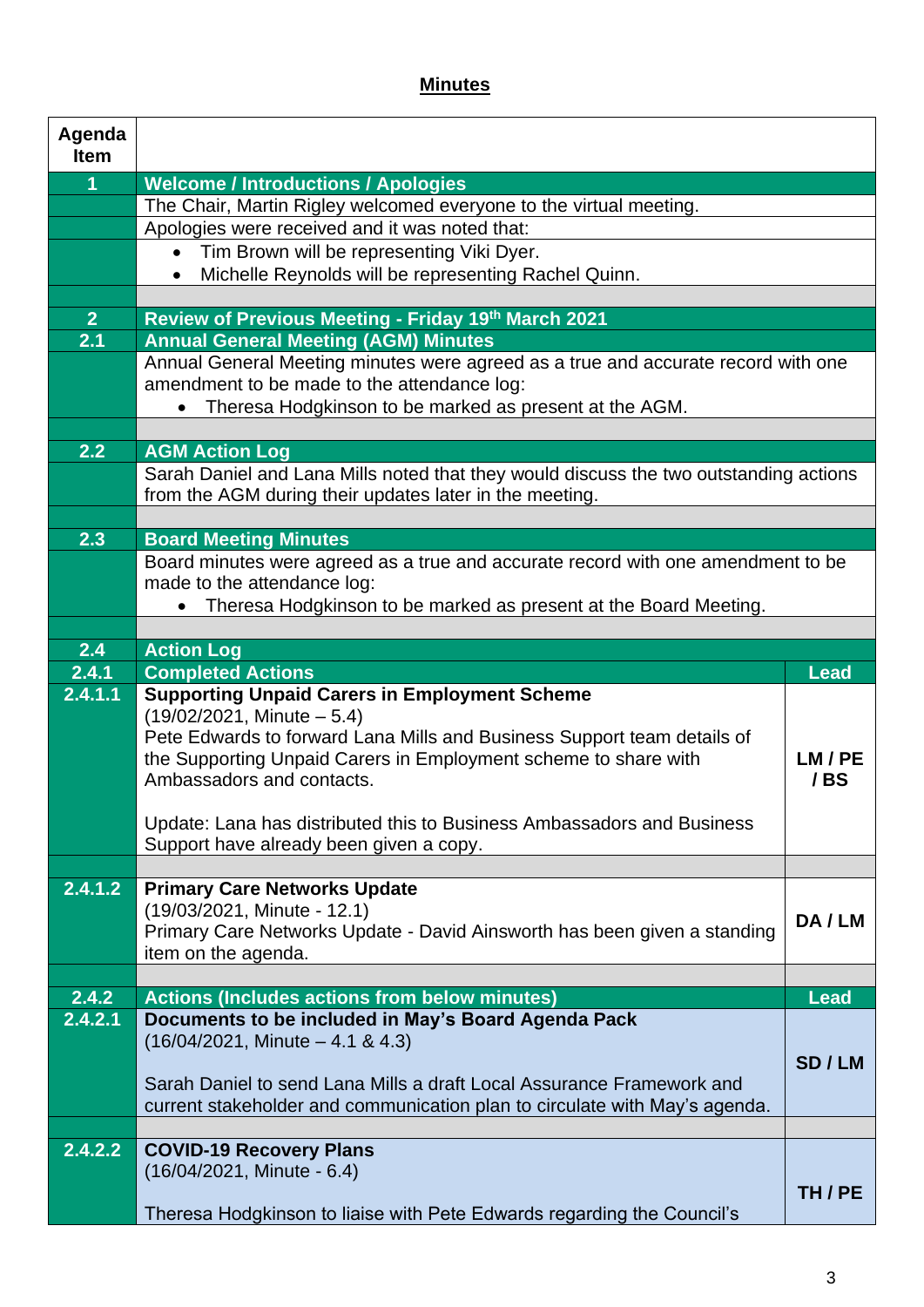|                         | COVID-19 recovery plans for the community.                                                                                                             |           |
|-------------------------|--------------------------------------------------------------------------------------------------------------------------------------------------------|-----------|
|                         | Kathryn Stacey to email Ashfield Citizen's Advice's COVID-19 recovery plan                                                                             | KS/LM     |
|                         | to Lana Mills to circulate to the Board.                                                                                                               |           |
|                         |                                                                                                                                                        |           |
| 2.4.2.3                 | <b>Constitution and Terms of Reference</b><br>$(16/04/2021,$ Minute $-7.1)$                                                                            |           |
|                         |                                                                                                                                                        | <b>LM</b> |
|                         | Lana Mills to circulate final approved Board Constitution and Terms of                                                                                 |           |
|                         | Reference.                                                                                                                                             |           |
| $\overline{3}$          | <b>Declarations of Interest</b>                                                                                                                        |           |
|                         | The following declarations were noted in relation to the Towns Fund and the Future                                                                     |           |
|                         | <b>High Streets Fund projects:</b><br>Martin Rigley - The Chair and Theme Lead for Succeed in Ashfield<br>$\bullet$                                    |           |
|                         | Sherwood Observatory (Chair of the Board)                                                                                                              |           |
|                         | Sutton Academy Theatre Project (Board Member)                                                                                                          |           |
|                         | Louise Knott, The Vice Chair<br>$\bullet$                                                                                                              |           |
|                         | Colleges/further education projects (Vice Principal, Vision West Notts<br>College)                                                                     |           |
|                         | Construction and Civil Engineering Centre project (Vice Principal, Vision                                                                              |           |
|                         | <b>West Notts College)</b>                                                                                                                             |           |
|                         | ADMC (Vice Principal, Vision West Notts College)<br>$\blacksquare$<br>Learning in Skills Project (Vice Principal, Vision West Notts College)<br>$\sim$ |           |
|                         | Liz Barrett - Theme Lead for Love Where You Live<br>$\bullet$                                                                                          |           |
|                         | College/further education projects (Principal at ATTFE)                                                                                                |           |
|                         | Construction Centre project (Principal at ATTFE)<br>Sutton Academy Theatre Project (Principal at ATTFE)                                                |           |
|                         | <b>Sherwood Observatory (Board Member)</b><br>$\blacksquare$                                                                                           |           |
|                         | Pete Edwards - Theme Lead for Be Happy, Be Healthy<br>$\bullet$                                                                                        |           |
|                         | Sutton Academy Theatre Project (Chair of Governors at Sutton Academy)<br>Fiona Anderson - Board Member                                                 |           |
|                         | the Towns Fund; in particular in the ADMC project, Enterprising Ashfield                                                                               |           |
|                         | Project. (Head of Civic Engagement, NTU)                                                                                                               |           |
|                         | Simon Martin - Board Member<br>$\bullet$<br>College/further education projects (Vice Principal at ATTFE)                                               |           |
|                         | Construction centre projects (Vice Principal at ATTFE)                                                                                                 |           |
|                         | Sutton Centre Theatre Project (Vice Principal at ATTFE)                                                                                                |           |
|                         | Peter Gaw - Board Member<br>$\bullet$<br>Construction Centre (CEO at Inspire)                                                                          |           |
|                         | Library Innovation Centres (CEO at Inspire)                                                                                                            |           |
|                         |                                                                                                                                                        |           |
| $\overline{\mathbf{4}}$ | <b>Funding Update - Sarah Daniel</b>                                                                                                                   |           |
| 4.1                     | <b>Future High Streets Fund (FHSF) / Towns Fund (TF)</b><br>Sarah Daniel referred to the information in the Towns Funding report (Appendix 1,          |           |
|                         | sections $1 - 3$ ) and particularly highlighted the following:                                                                                         |           |
|                         | A Local Assurance Framework (LAF) is currently being developed and once<br>$\bullet$                                                                   |           |
|                         | complete the draft LAF will be presented to the Board in May for review and<br>discussion.                                                             |           |
|                         | *New action* - Please see Action Log - 2.4.1.1<br>$\bullet$                                                                                            |           |
|                         | The LAF will reference Pete Hudson, the Council's Section 151 officer, who is<br>$\bullet$                                                             |           |
|                         | responsible for signing off the finance for Towns Fund.                                                                                                |           |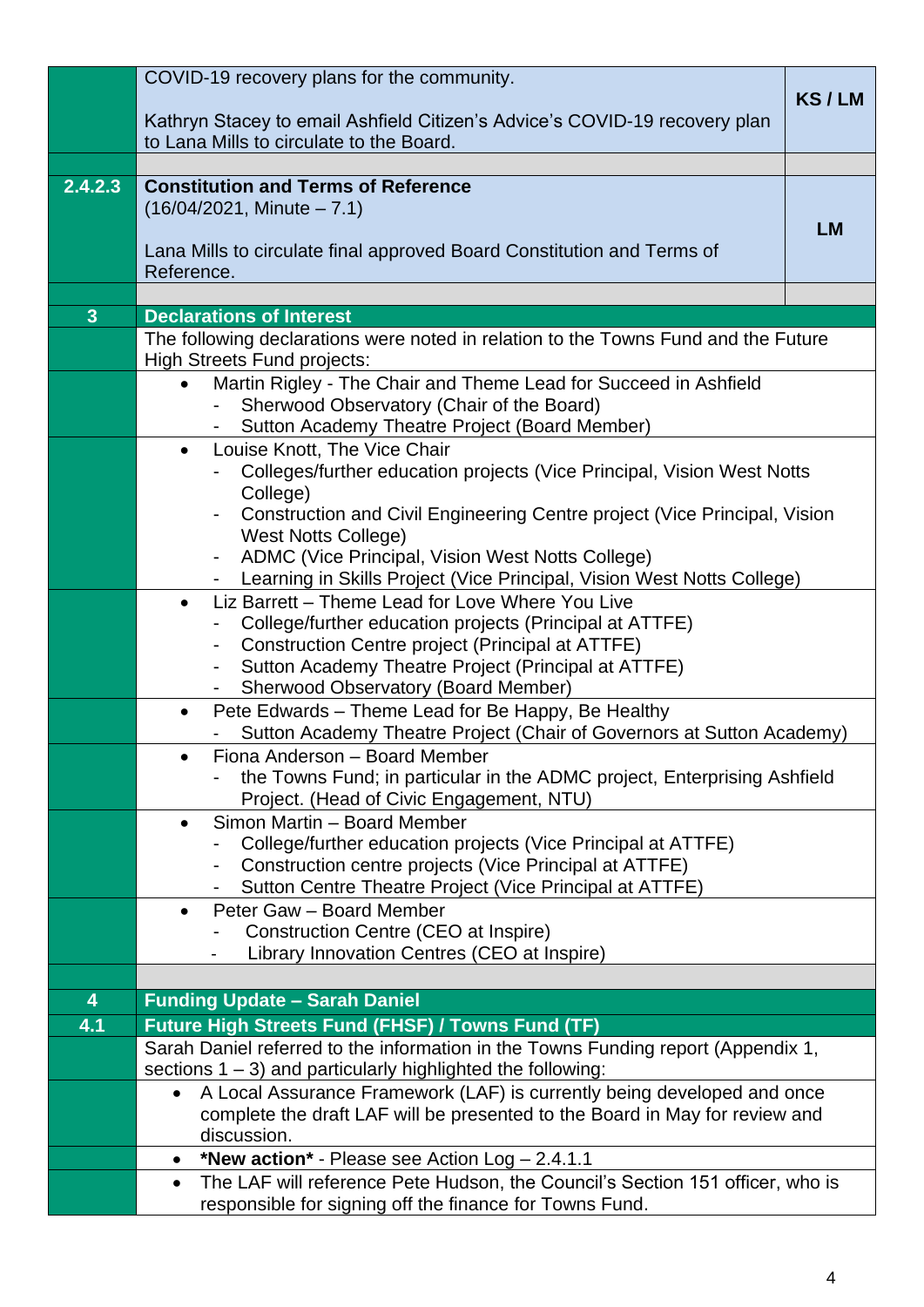|     | *Comment* Melanie Phythian said that if required she would be able to support and                                                                  |
|-----|----------------------------------------------------------------------------------------------------------------------------------------------------|
|     | advise Sarah on the LAF if she provides her with the draft document.                                                                               |
|     | Proposed that the Board consider setting up a 'Towns Fund Advisory Board' or<br>$\bullet$                                                          |
|     | 'Investment Board' which oversees the finances and proposed funding<br>allocations. This subgroup will then ultimately make recommendations to the |
|     | Board and have a separate Terms of Reference.                                                                                                      |
|     | Partners sat on the 'Towns Fund Advisory Board' or 'Investment Board' should<br>$\bullet$                                                          |
|     | have skill and expertise in this area.                                                                                                             |
|     | *Comment* The Chair Martin Rigley asked if Sarah could send an email which                                                                         |
|     | specifies the particular skills that Board members would require to be part of the                                                                 |
|     | subgroup so that members can decide whether they'd be able to take part.                                                                           |
|     |                                                                                                                                                    |
| 4.2 | <b>Four Proposals</b>                                                                                                                              |
|     | Sarah Daniel discussed the Delivery part of the Towns Funding report (Appendix 1,                                                                  |
|     | section 3) and reiterated the four proposals the Council are asking the Board:                                                                     |
|     | *Comment* Melanie Phythian noted that the Board may want to consider taking up the                                                                 |
|     | support offer from the Towns Fund Delivery Partnership. Melanie also reiterated that                                                               |
|     | the Towns Fund website is also a useful resource and board members are also able to                                                                |
|     | sign up to their webinars too.                                                                                                                     |
|     | *Comment* Matthew Neal raised the following concerns and points:                                                                                   |
|     | The resources made available to develop the business cases in line with the HM<br>$\bullet$<br>Green Book standards.                               |
|     | As part of the business case development, Nottinghamshire County Council<br>$\bullet$                                                              |
|     | might need to seek consent from their committees and this should be factored                                                                       |
|     | into the timeframes for projects which would require this.                                                                                         |
|     | During a project prioritisation process, how will Nottinghamshire County Council<br>$\bullet$                                                      |
|     | be engaged as partners.                                                                                                                            |
|     | *Comment* Sarah Daniel noted that the scrutiny of the business cases will take<br>$\bullet$                                                        |
|     | place within the subgroup the Board will set up and the project prioritisation                                                                     |
|     | process will be openly discussed and voted upon by the Board at the board<br>meetings.                                                             |
|     | The Board were asked to vote on the following four proposals:                                                                                      |
|     | <b>Proposal 1:</b> Gleeds are appointed (subject to an acceptable fee proposal) to<br>$\bullet$                                                    |
|     | produce business cases for the projects – excluding: ADMC; any other projects                                                                      |
|     | identified for more specialist work and, projects which will be produced by                                                                        |
|     | partner organisations and/or their preferred consultant.                                                                                           |
|     | Verdict: Board agreed with no objections. Cllr Relf proposed, Gary Jordan                                                                          |
|     | seconded.                                                                                                                                          |
|     | <b>Proposal 2:</b> Andy Dean is appointed on a longer-term contract to develop the<br>$\bullet$                                                    |
|     | ADMC project and to produce the business case.                                                                                                     |
|     | Verdict: Board agreed with no objections. Cllr Relf proposed, Gary Jordan                                                                          |
|     | seconded.                                                                                                                                          |
|     | <b>Proposal 3:</b> Kinver Solutions are appointed to undertake project management<br>$\bullet$<br>for the Towns Fund programme.                    |
|     | Verdict: Board agreed with no objections. Cllr Relf proposed, Gary Jordan                                                                          |
|     | seconded.                                                                                                                                          |
|     | <b>Proposal 4:</b> Delegated authority is given to the Discover Ashfield Chair to agree<br>$\bullet$                                               |
|     | final costs for items 1-3 with the Council, as per the previous Stage 1 capacity                                                                   |
|     | funding, with allocations reported at the next Board meeting.                                                                                      |
|     | Verdict: Board agreed with no objections. Cllr Relf proposed, Gary Jordan                                                                          |
|     | seconded.                                                                                                                                          |
|     |                                                                                                                                                    |
| 4.3 | <b>Towns Fund (TF) Report Continued</b>                                                                                                            |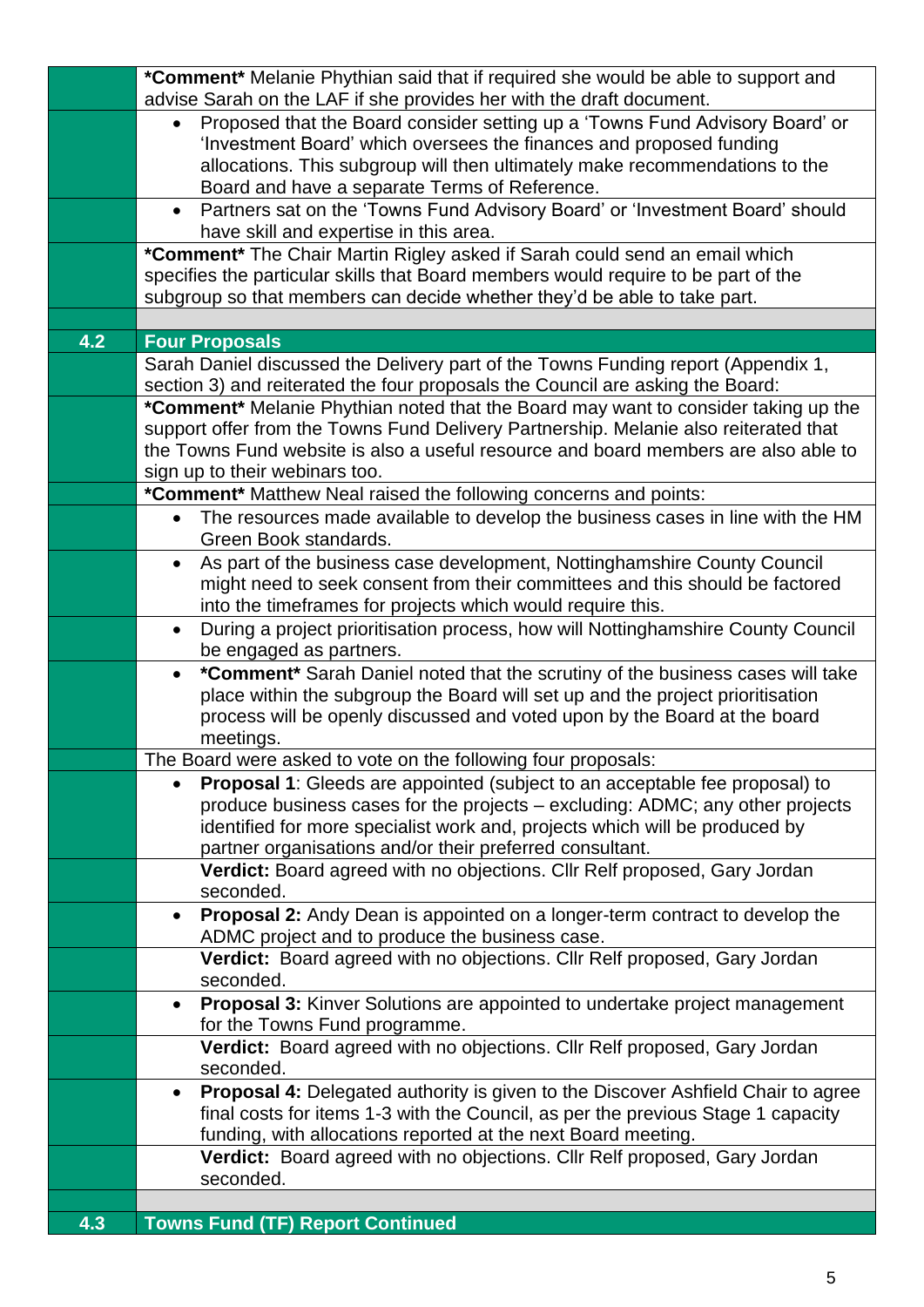|                | Sarah Daniel continued discussing the Towns Funding report (Appendix 1, sections 3 -<br>6) and particularly highlighted the following:                                                                                 |
|----------------|------------------------------------------------------------------------------------------------------------------------------------------------------------------------------------------------------------------------|
|                | The stakeholder and communication engagement plan will need reviewing and<br>$\bullet$<br>this is a key part of the delivery process. A draft of the current plan will be sent<br>out with May's board meeting agenda. |
|                | *New action* – Please see Action $Log - 2.4.2.2$<br>$\bullet$                                                                                                                                                          |
|                | *Comment* Melanie Phythian noted again that the Towns Fund Delivery<br>$\bullet$<br>Partnership should be able to support with the stakeholder engagement and<br>communications plan as well.                          |
| 4.4            | <b>UK Community Renewal Fund</b>                                                                                                                                                                                       |
|                | Sarah Daniel referred to the UK Community Renewal Fund in the Briefing Note<br>(Appendix 2) and particularly highlighted the following:                                                                                |
|                | UK Community Renewal Fund is a key fund for the Board to consider, however,<br>$\bullet$                                                                                                                               |
|                | Ashfield is not in the top 100 priority places for the fund.                                                                                                                                                           |
|                | Sarah said that she had been in conversation with Fiona Anderson regarding this fund<br>and Fiona raised the following points:                                                                                         |
|                | An expression on interest would need to be submitted to Nottinghamshire<br>$\bullet$<br>County Council (NCC) today (April 16 <sup>th</sup> ).                                                                          |
|                | The bid for the fund would then need to be submitted to NCC by May 7th 2021<br>$\bullet$<br>and if successful, the bid would then go to government on June 18th 2021.                                                  |
|                | This means that programmes will likely be confirmed in Summer 2021 and then<br>$\bullet$                                                                                                                               |
|                | partners would only have six months to deliver them as the fund ends in March<br>2022.                                                                                                                                 |
|                | Therefore, as Ashfield is not a priority place for the fund, and three other Districts<br>$\bullet$<br>in Nottinghamshire are, it's likely that a bid for Ashfield wouldn't be successful.                             |
|                | *Comment* Teresa Jackson mentioned that she would be interested in working with                                                                                                                                        |
|                | partners on funds similar to the UK Community Renewal Fund in future, but this might<br>not be the best fund to submit a bid for.                                                                                      |
|                | *Comment* Michelle Reynolds stated that D2N2 LEP would support the Board with                                                                                                                                          |
|                | bids for the UK Community Renewal Fund or the Levelling Up Fund if they go ahead.                                                                                                                                      |
|                | *Comment* Martin Rigley noted that the Sherwood Observatory are submitting an                                                                                                                                          |
|                | expression of interest for the UK Community Renewal Fund.                                                                                                                                                              |
| 4.2            | <b>Levelling up Fund</b>                                                                                                                                                                                               |
|                | Sarah Daniel referred to the Levelling Up Fund in the Briefing Note (Appendix 2) and<br>particularly highlighted the following:                                                                                        |
|                | There are not any projects that are currently developed which fit this fund's<br>$\bullet$<br>criteria.                                                                                                                |
|                | The team are currently waiting on further guidance but are looking at a bid for<br>$\bullet$<br>Hucknall and potentially the Maid Marian Line project with partners.                                                   |
|                |                                                                                                                                                                                                                        |
| $5\phantom{1}$ | <b>Welcome Back Fund - Sarah Daniel</b>                                                                                                                                                                                |
|                | Sarah Daniel referred to the Welcome Back Fund in the Briefing Note (Appendix 2) and<br>particularly highlighted the following:                                                                                        |
|                | The Council would really appreciate any input from the Board on this fund and to<br>$\bullet$<br>let Trevor Middleton know of any ideas.                                                                               |
|                | *Comment* Peter Gaw mentioned that with more cultural funding available, it<br>$\bullet$                                                                                                                               |
|                | would be good for the Board to keep in mind and consider investing in relocating<br>Kirkby Library in any upcoming bids.                                                                                               |
| 6 <sup>°</sup> | <b>Reports Back from Delivery Group</b>                                                                                                                                                                                |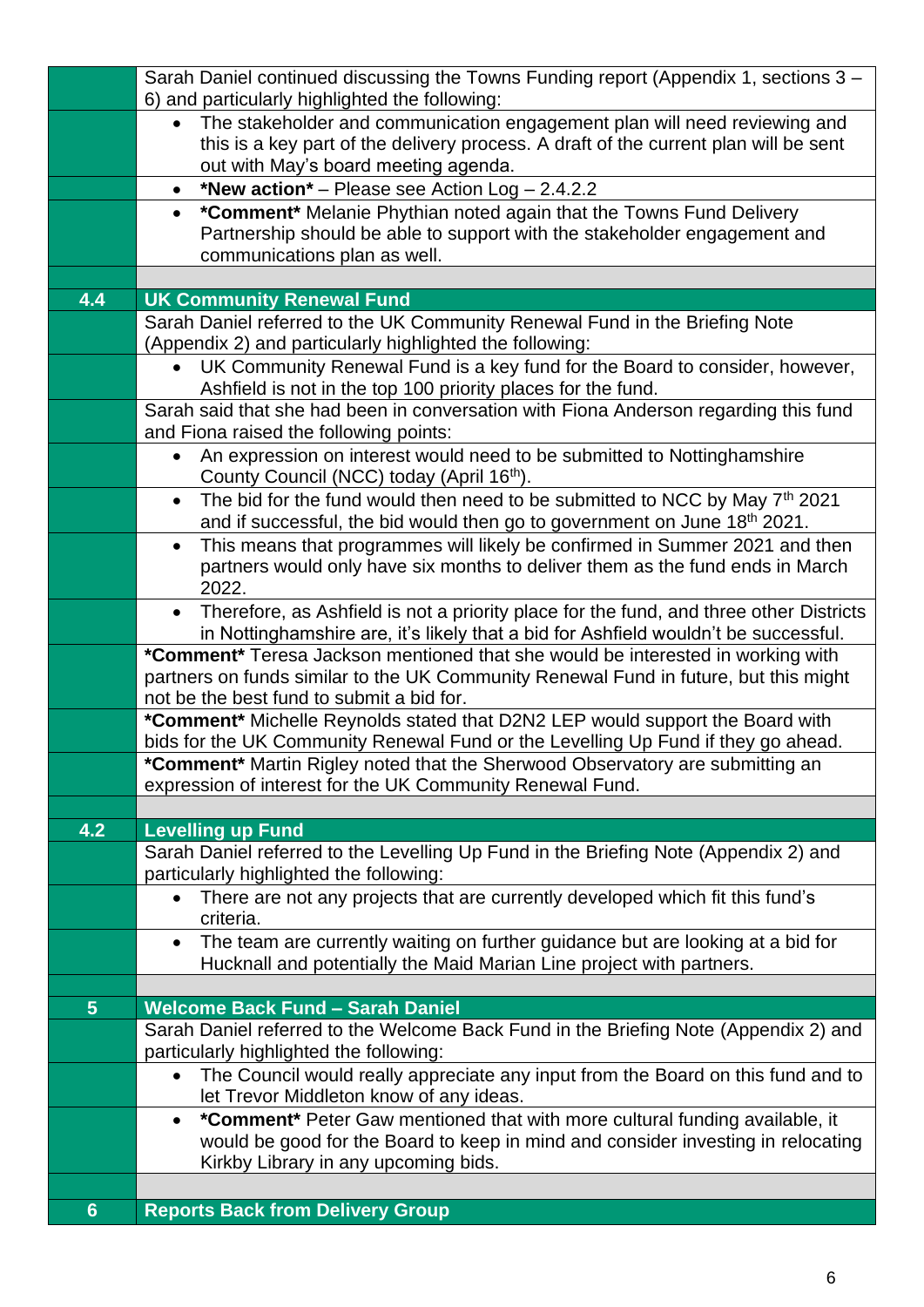| 6.1 | <b>Succeed in Ashfield</b>                                                                                                                                                                                                                      |
|-----|-------------------------------------------------------------------------------------------------------------------------------------------------------------------------------------------------------------------------------------------------|
|     | Martin Rigley, Theme Lead provided the following update:                                                                                                                                                                                        |
|     | Promoting the proposed Automated and Distribution Manufacturing Centre<br>$\bullet$<br>(ADMC) project to stakeholders and has received letters of support from the<br>East Midlands Chamber of Commerce, Make UK, Enginuiti.                    |
|     | Had a meeting with Confederation of British Industry (CBI) on Monday 19th April<br>$\bullet$<br>2021 and they were supportive of the proposed Towns Fund projects.                                                                              |
|     | Will sit on a new board at D2N2 which is focussed around SMEs and<br>$\bullet$<br>Manufacturing.                                                                                                                                                |
|     |                                                                                                                                                                                                                                                 |
| 6.2 | <b>Love Where You Live (LWYL)</b>                                                                                                                                                                                                               |
|     | Liz Barrett, Theme Lead provided the following update:                                                                                                                                                                                          |
|     | Food poverty still remains high in Ashfield and the food parcel demand has<br>$\bullet$<br>increased at Let's All Eat. Referrals are increasing for people who have been on<br>furlough and have unfortunately now lost their jobs.             |
|     | Social shops, food cook and eat clubs and budgeting workshops are starting to<br>$\bullet$<br>take place but the emergency needs to decrease before they can gather more<br>attraction.                                                         |
|     | 600 Easter eggs and 700 chef-cooked meals were distributed to local food<br>$\bullet$<br>parcel recipients over Easter. The meals were cooked by Chef Dave Marshall<br>and were sponsored by Barlow's Butchers, a local business.               |
|     | ATTFE are encouraging people to shop locally and use public green spaces in<br>$\bullet$<br>Ashfield, and regularly promote the positives and values of this.                                                                                   |
|     |                                                                                                                                                                                                                                                 |
| 6.3 | <b>More to Discover</b>                                                                                                                                                                                                                         |
|     | Apologies were received from Darron Ellis and Lana Mills gave the following update:                                                                                                                                                             |
|     | The first More to Discover project group meeting was held on Tuesday 13 <sup>th</sup> April<br>$\bullet$<br>2021 at Mill Waters. The socially distanced meeting involved Darron, Lana and<br>three visitor Ambassadors from Hucknall.           |
|     | The project group discussed some of the challenges the heritage and tourism<br>$\bullet$<br>sector face in modern times and developed an action plan going forward.                                                                             |
|     | The groups' key aim going forward is to place some more heritage plaques in<br>$\bullet$<br>Ashfield, market the heritage centres and groups on the Discover Ashfield (DA)<br>website and upload some fresh heritage content on the DA website. |
| 6.4 | <b>Be Healthy, Be Happy</b>                                                                                                                                                                                                                     |
|     | Pete Edwards, Theme Lead provided the following update:                                                                                                                                                                                         |
|     | The Ashfield Health and Wellbeing Partnership had a meeting on April 23rd 2021<br>$\bullet$<br>to develop the action plan for the year and this will provide the basis for the Be                                                               |
|     | Happy, Be Healthy theme in the Discover Ashfield Delivery Plan.<br>The partnership is due to have a second meeting regarding the action plan on<br>$\bullet$<br>April 27th 2021 to finalise their focus going forward.                          |
|     | Some people locally and nationally, having been locked down for a significant<br>$\bullet$<br>amount of time, are now experiencing severe anxiety about going outside to<br>places within their community.                                      |
|     | Pete queried the plans community organisations are putting in place to support people<br>with anxiety and other mental illnesses now the COVID-19 restrictions are beginning to<br>lift:                                                        |
|     | *Comment* Teresa Jackson noted the following programmes which Ashfield<br>$\bullet$<br>Voluntary Action are running: One Step programme, Befriending programme,<br>Digital Inclusion programme.                                                 |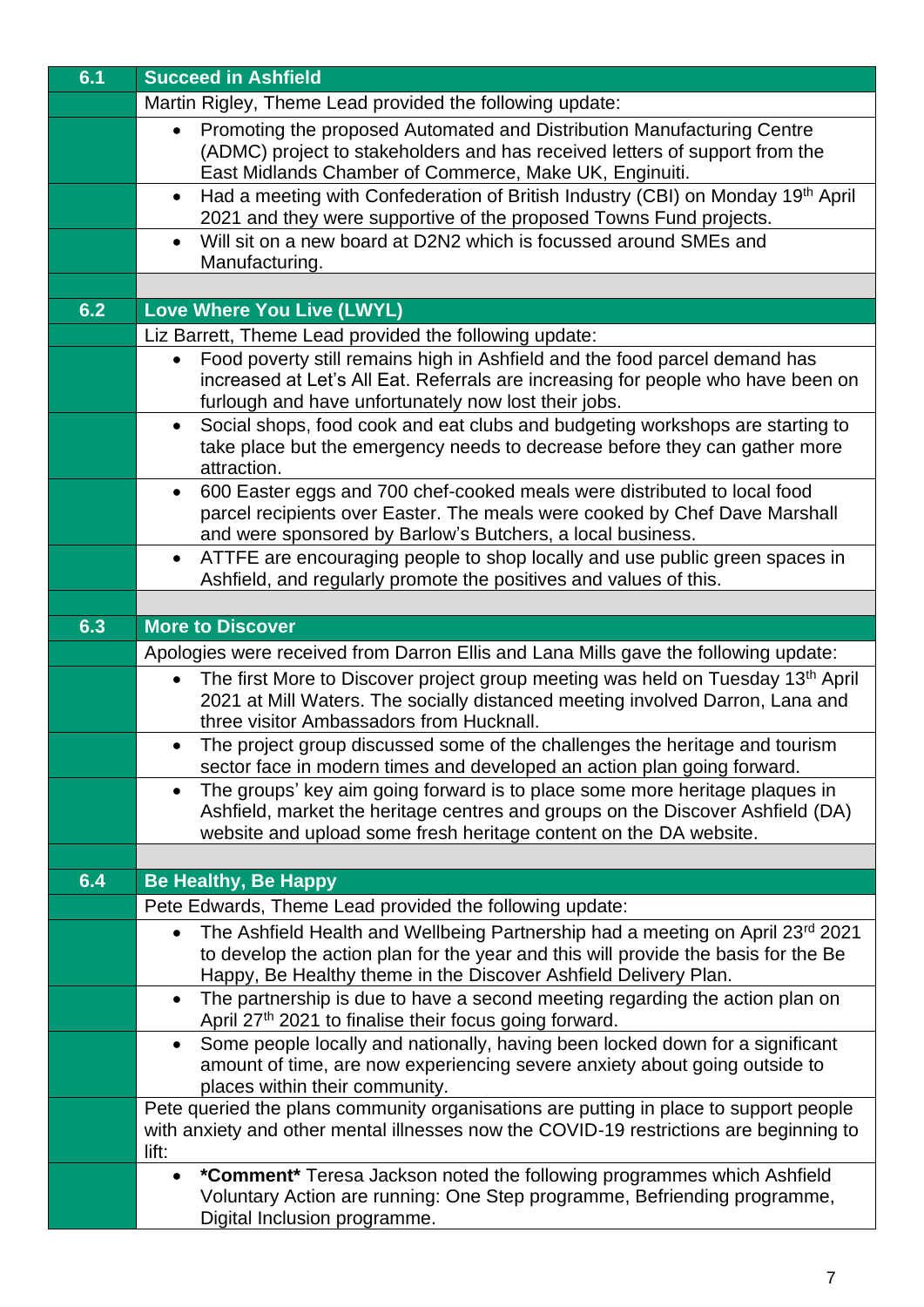|                | <b>*Comment*</b> Theresa Hodgkinson stated that there were several COVID-19<br>$\bullet$<br>recovery plans in place at the Council which have been developed with local                                                                                                    |
|----------------|----------------------------------------------------------------------------------------------------------------------------------------------------------------------------------------------------------------------------------------------------------------------------|
|                | partners. The plans focus on the impact of COVID-19 on both the local economy<br>and community.                                                                                                                                                                            |
|                | *Comment* Kathryn Stacey noted that Ashfield Citizen's Advice have a COVID-<br>$\bullet$<br>19 recovery plan in place and are looking at the health impact                                                                                                                 |
|                | *New Action* - Please see Action Log - 2.4.2.3                                                                                                                                                                                                                             |
|                |                                                                                                                                                                                                                                                                            |
| 6.5            | <b>Primary Care Network Update - David Ainsworth</b>                                                                                                                                                                                                                       |
|                | David Ainsworth referred to the Primary Care Network (PCN) Update (Appendix 3) and<br>highlighted the following:                                                                                                                                                           |
|                | • PCN has been focussing on the theme 'No-one gets left behind' when delivering<br>the vaccines and have been putting measures in place to ensure everybody gets<br>vaccinated, such as pop-up clinics for the homeless and people with learning<br>disabilities.          |
|                | The COVID-19 vaccination bus will be arriving in Ashfield in May.<br>$\bullet$                                                                                                                                                                                             |
|                |                                                                                                                                                                                                                                                                            |
| $\overline{7}$ | Discover Ashfield Officer Update - Lana Mills                                                                                                                                                                                                                              |
| 7.1            | <b>Proposed Updated Constitution and Terms of Reference</b>                                                                                                                                                                                                                |
|                | Lana Mills noted the following:                                                                                                                                                                                                                                            |
|                | Chris Baron's previous comments had been noted and 'MPs' has now been<br>$\bullet$                                                                                                                                                                                         |
|                | included in paragraph three on the 'Powers' section, all other proposals<br>remained the same.                                                                                                                                                                             |
|                | Verdict: Board agreed with no objections. Pete Edwards proposed, Teresa                                                                                                                                                                                                    |
|                | Jackson seconded.                                                                                                                                                                                                                                                          |
|                | *New action* - Please see Action $Log - 2.4.2.4$                                                                                                                                                                                                                           |
|                |                                                                                                                                                                                                                                                                            |
| 7.2            | <b>Ambassadors Onboarding Process</b>                                                                                                                                                                                                                                      |
|                |                                                                                                                                                                                                                                                                            |
|                | Lana Mills noted the following:                                                                                                                                                                                                                                            |
|                | Had a meeting with Martin Rigley to clarify the Ambassador onboarding process.<br>$\bullet$<br>An updated version of the Ambassador information pack has been created and<br>the ADC Legal Department is currently checking it to make sure the pack is<br>GDPR compliant. |
|                | Once the Ambassador information pack is ready, Lana will distribute the pack to<br>$\bullet$<br>the Board so they can share with their networks and encourage people to join<br>our Ambassador scheme.                                                                     |
|                |                                                                                                                                                                                                                                                                            |
| 7.3            | <b>Ambassador Event</b>                                                                                                                                                                                                                                                    |
|                | • The Ambassador event is taking place on Wednesday 28 <sup>th</sup> April 2021 and Claire<br>Finn from Ashfield Arts Fest 2021 has been invited to promote her event and see<br>if any Ambassadors can support her initiative.                                            |
|                | The meeting will separate into break out rooms and Ambassadors will get the<br>$\bullet$<br>opportunity to connect in smaller groups and discuss how they can help support                                                                                                 |
|                | businesses, schools and the community as the COVID-19 restrictions start to lift.                                                                                                                                                                                          |
|                |                                                                                                                                                                                                                                                                            |
| 8              | <b>Board Member Updates</b>                                                                                                                                                                                                                                                |
|                | Nothing to note.                                                                                                                                                                                                                                                           |
| 9              | <b>Any Other Business</b>                                                                                                                                                                                                                                                  |
|                | Nothing to note.                                                                                                                                                                                                                                                           |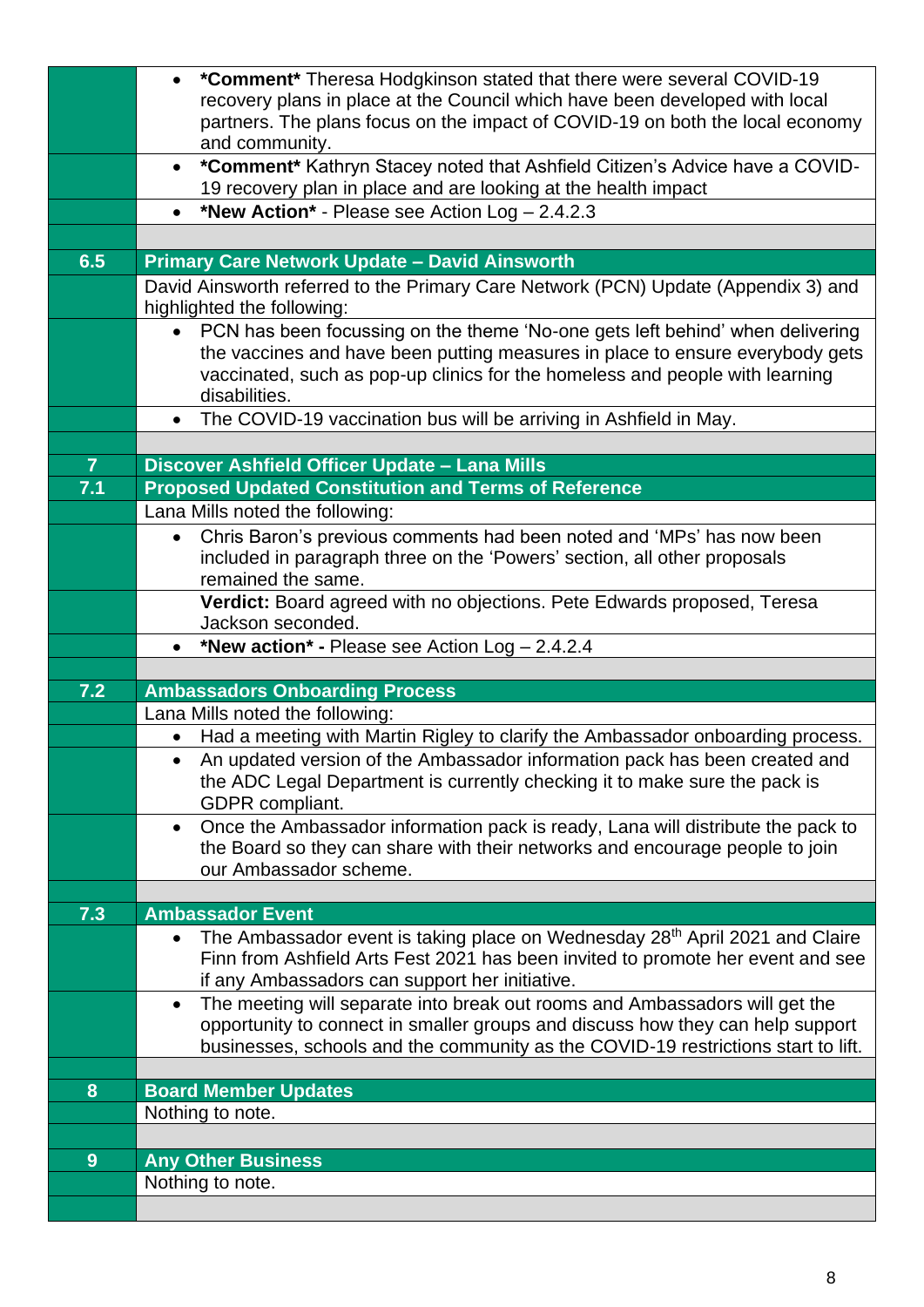| Date of Next Meeting                                     |
|----------------------------------------------------------|
| Friday 21 <sup>st</sup> May 2021, 9.00am - 9.15am start. |
|                                                          |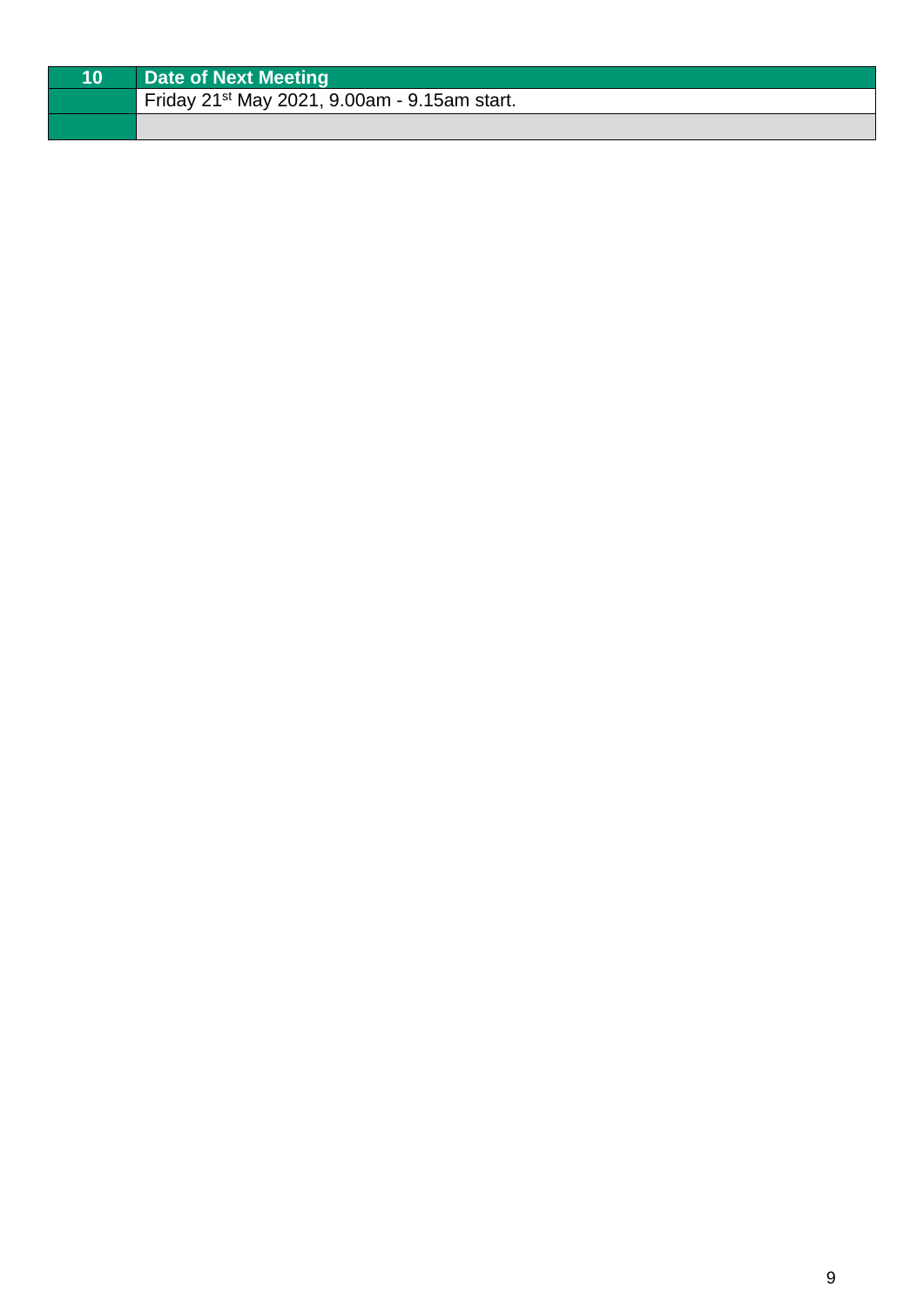# **Appendix 1**

# **Discover Ashfield Board, 16th April 2021, Towns Funding Update**

## **Future High Streets Fund**

Revisions were submitted in mid-March, an announcement is due to be made following the May elections. Project planning is underway, with a project manager appointed. We have also met with a cinema specialist for the theatre project who is preparing a proposal.

## **Towns Fund Stage Two**

- 1. Overview
- 2. Local Assurance Framework
- 3. Business case development and funding
- 4. Partnership-led projects
- 5. Other requirements
- 6. Project prioritisation

## **1. Overview**

MHCLG confirmed in March that there would be no further announcements on Towns Deals until after the elections on May 6<sup>th</sup>.

Once we receive the offer we will have three weeks to respond and to sign the Heads of Terms (HoT) agreement with MHCLG. The HoT will include conditions for some projects. It's likely that a Board meeting will need to be arranged to discuss this. The HoT will need to be signed by the Chair of the Board and the Council.

After agreeing Heads of Terms, we will have two months to submit a Summary Document, confirming which projects will be taken forward, this will include deciding how to allocate funding across the projects; expected outputs and outcomes; plans for addressing key conditions and whether any projects will be fast-tracked. During this time we will have to prioritise projects if the offer is not the full amount requested.

Although the Accountable Body is accountable for implementing the Town Deal, the Board should have an ongoing role and have sight of decisions as projects are developed in more detail or possible changes are made. The nature and degree of the Board's oversight should be agreed locally.

Ultimate decision-making responsibility will lie with the Accountable Body, but the Town Deal Board Chair will be a signatory to the Summary Document and should make decisions in partnership and collaboration with the Town Deal Board.

## **2. Local Assurance Framework**

A Local Assurance Framework (LAF) is required to ensure good governance, accountability and transparency.

The LAF will set out the roles of the Board, the Accountable Body and the promoters of projects and will include the process of ensuring value for money, prioritisation, appraisal, business case development and risk management. The LAF will need to be reviewed annually.

The Accountable Body for the Kirkby and Sutton Town Deal is Ashfield District Council which has responsibility for ensuring a LAF is in place, meets the standards set out by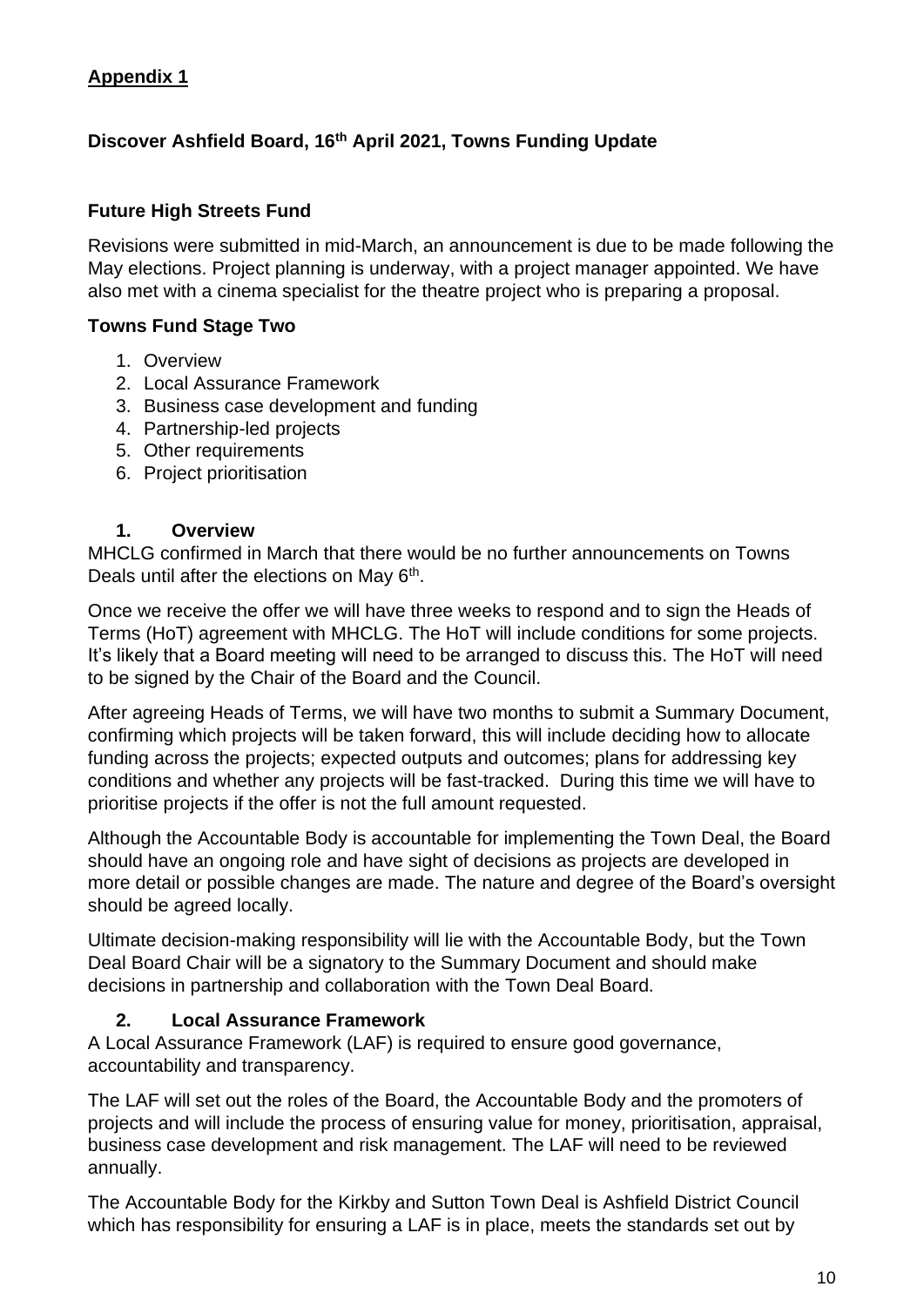Government and that all funding decisions are made in accordance with it. The Council's Section 151 officer (Pete Hudson) ultimately provides assurance of proper use of Government Funds and Governance Procedures.

Any third party involved with the Board or who is providing a service to the Board will be made aware they are expected to act within the governance system and that their conduct is expected to be consistent with the standards applicable to members of the Board.

The Nolan Principles of Public Life underpin the LAF and all board members are expected to adhere to them: [https://www.gov.uk/government/publications/the-7-principles-of-public](https://www.gov.uk/government/publications/the-7-principles-of-public-life)[life](https://www.gov.uk/government/publications/the-7-principles-of-public-life) 

We are currently preparing a draft Local Assurance Framework which is based on D2N2's LAF. This will be sent out to Board members shortly and will be an agenda item at the Board meeting in May.

# **3. Business case development and funding**

Stage Two of the Towns Fund is to develop business cases for each project and to submit a Summary Document of the business cases to MHCLG (within 12 months). All business cases will require local assurance overseen by the Board. MHCLG can call in any business case to be assured centrally (likely to be larger projects such as ADMC).

Business cases will need to be HM Green Book compliant, a template has been provided to guide the process.

There is no minimum value for money threshold for projects however all business cases must contain robust value for money assessments. If value for money values are low, then additional justification will need to be provided.

The Green Book has recently been updated and there is now a much stronger emphasis on the strategic case backed up by theory of change analysis, and renewed clarity on what constitutes value for money. [https://www.gov.uk/government/publications/the-green-book](https://www.gov.uk/government/publications/the-green-book-appraisal-and-evaluation-in-central-governent)[appraisal-and-evaluation-in-central-governent](https://www.gov.uk/government/publications/the-green-book-appraisal-and-evaluation-in-central-governent)

There is also further guidance available which includes MHCLG Appraisal Guidance and DfT transport analysis guidance.

## **Business Cases**

Full Business Cases need to be based on the five-case model, we will need to decide what is proportionate for each project, based on the local assurance framework. Each project will have its' own business case, unless projects are closely related and can be grouped together.

The content of the five cases is outlined below:

- **Strategic** strong evidence of need and clear case for change; relevant policies; clear vision and SMART objectives; summary of options developed and assessed; investment clearly defined; Theory of Change; key risks, constraints and interdependencies
- **Economic** Options for investment clearly justified; Scenarios clearly defined; Benefits are consistent with the Theory of Change; key benefits modelled and monetised; Additionality of benefits; Costs include Optimism Bias; estimated Benefit/ Cost ratio; Sensitivity tests considered; Non-monetised benefits (e.g. social benefits)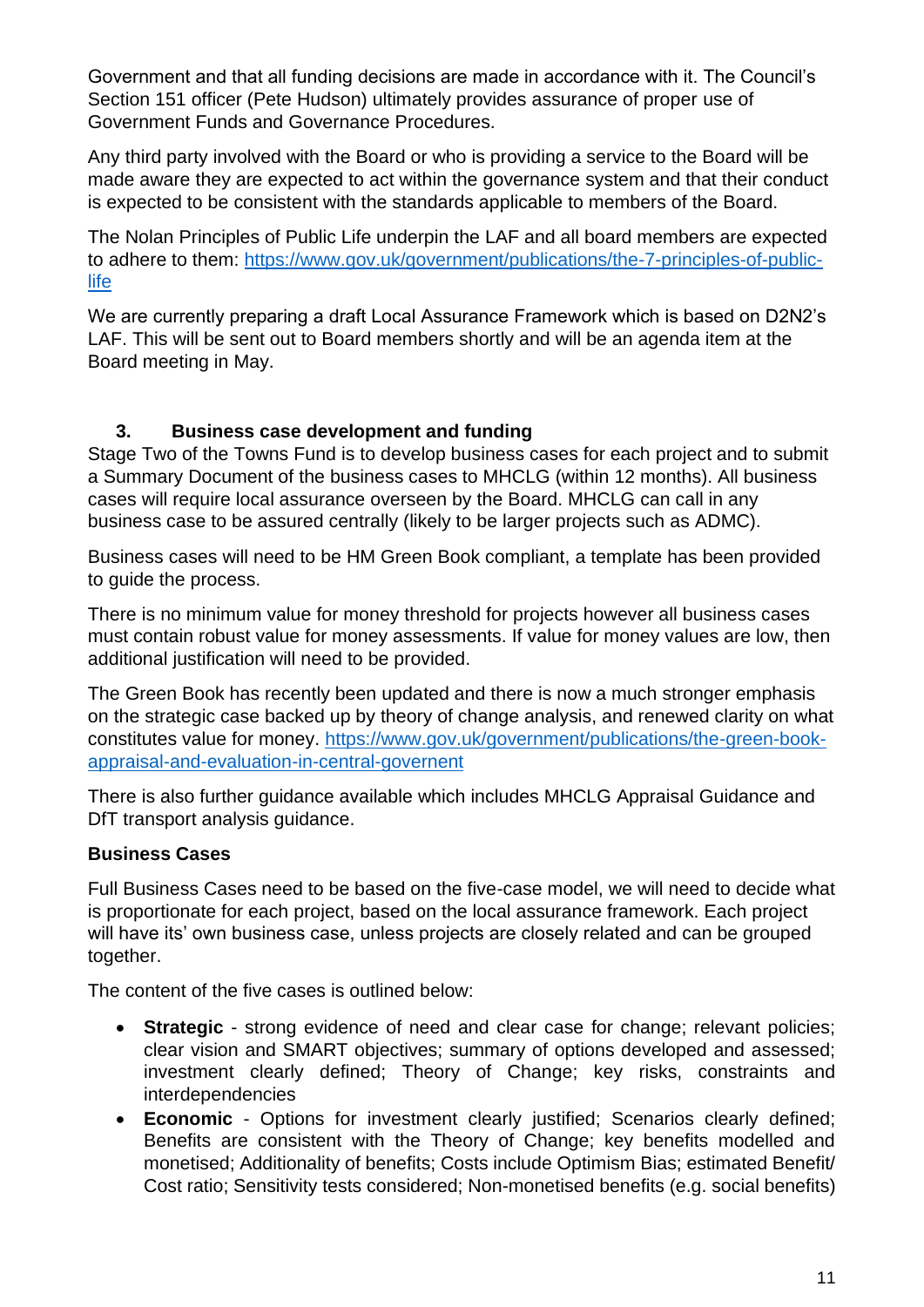- **Financial** Project costs including risks; cost profile; funding ask; assessment of potential funding sources and affordability
- **Commercial** Commercial feasibility / deliverability; Contractual issues / milestones; Procurement strategy; Risk allocation
- **Management** –Governance; key roles and responsibilities; Programme and timeline; Approach to project management; capability for delivering the project; Key stakeholders; stakeholder engagement strategy; Key risks; Project interdependencies; Benefits realisation plan; Monitoring and evaluation strategy.

#### **Business case assurance**

Each business case will need to be signed off by the Board, and the Council's S151 officer and Cabinet.

MHCLG may carry out spot checks on projects during stage 2, targeted at projects where there are concerns or risks, to confirm that the business case is being developed in line with the guidance.

We are currently working with Broxtowe and Chesterfield councils to explore joint procurement for the assurance work. The work would involve an independent appraisal by appointed experts who had not been involved in the development of the business cases.

It is suggested that the local assurance is overseen by a sub-group of the Board, with members of the sub-group having the requisite skills and expertise for this role. This could be named as a Towns Fund Advisory Board or a broader description to cover future funding, for example Investment Board (as per D2N2). The sub-group would make recommendations to the Board and have its own Terms of Reference.

## **Funding and procurement for Stage Two**

We have been granted an additional £100k by MHCLG to complete the business case stage of the process. We had requested £187k (based on costings provided by a consultant, some Council staff costs and contingency) but Towns Fund revenue funding is limited.

From the original allocation of £324,038 at completion of Stage one, there was £120,526 remaining.

Capacity funding has been committed/ spent as follows:

- Feasibility work architectural, property and costings: £118,996
- Writing of elements of Section 1 of the TIP: £5,000
- Masterplanning: £6,000
- General and specialist project development support: £67,000
- Engagement: £1,516
- Staff costs: £5,000 (reduced from £30k following outcome of second award) **Total £203,512**

We have an overall budget of £220,526 to complete Stage Two of the bid. We have removed contingency; internal staff costs for 21/22 will need to be reduced and we will need to review costs on an ongoing basis to ensure that all works are completed within budget.

We are also working with partners to identify alternative funding sources; NTU and VWNC have already confirmed contributions for the ADMC project.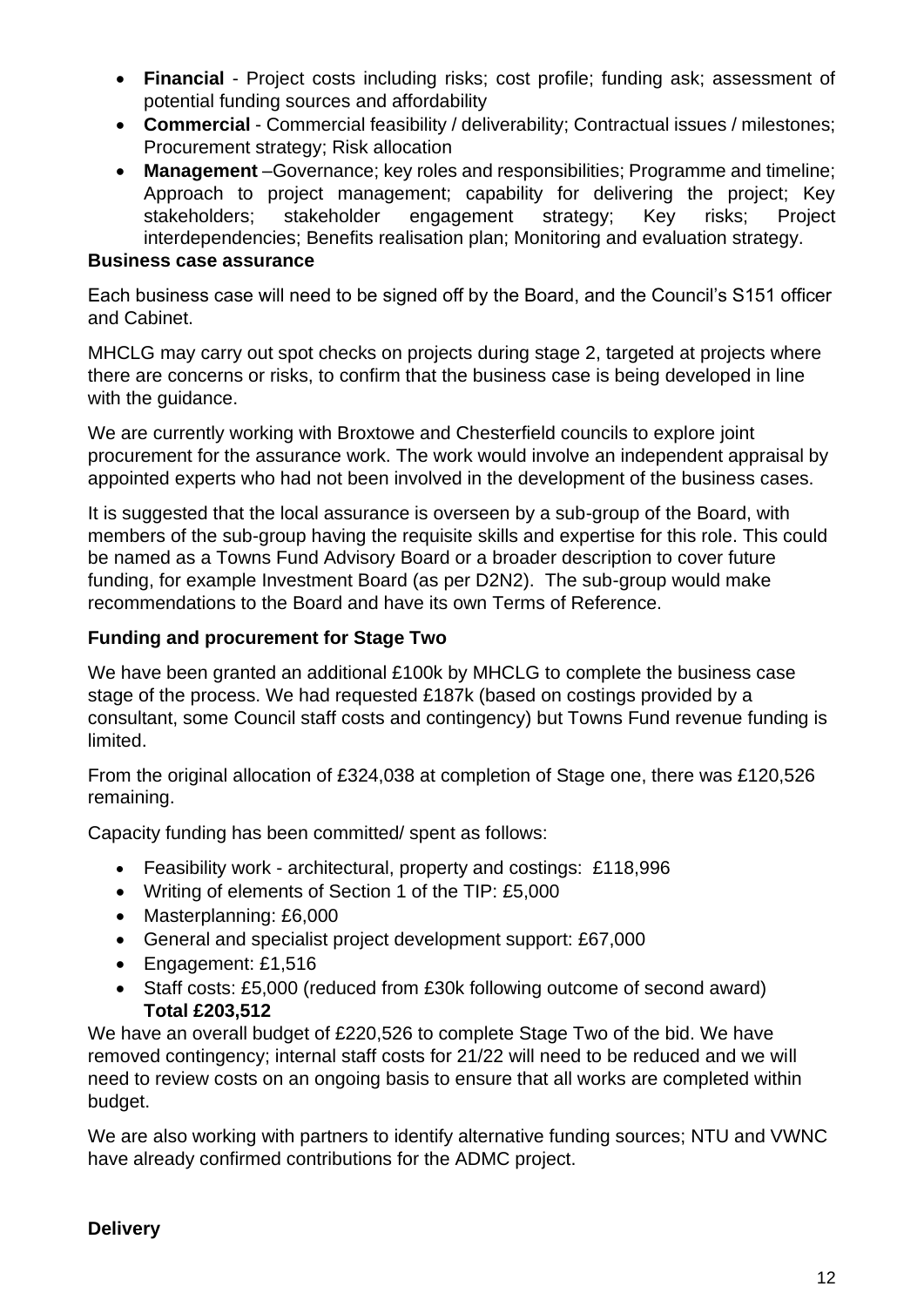There is a need to ensure that there is sufficient resource within the Council's Place Team to support Towns Fund and FHSF delivery.

We are currently recruiting to an existing Place and Projects Officer post – this post has been previously advertised, if this latest recruitment is unsuccessful we will need to review the options. We are also proposing to utilise a consultancy; Kinver Solutions to provide additional project management resource during the five-year Towns Fund programme. The company have been managing the Kirkby Leisure Centre new build and the new leisure operator contract and have a proven track record in project management and delivery.

In mid-March we appointed a consultant on a short-term contract to develop the ADMC (Automated Distribution and Manufacturing Centre) due to the high value and complexity of the project. Andy Dean (AD Business Solutions) is highly experienced and has been undertaking a similar role for Nottingham Trent University (NTU) in the development of the £23m Medical Technologies Innovation Facility which brings together organisations, clinicians & university researchers to develop ideas and get them to market. Andy also delivered NTU's Smart Wireless Innovation Facility - SWIFt which helps companies to accelerate their digital technology based projects, providing a test bed and product development facilities and services, and showcase area for demonstrations.

Andy is currently liaising with businesses which expressed an interest in the centre and working with the main partners: NTU, Vision West Notts. College and the Council to develop the vision, mission and specification for the building.

Initially the project management costs would be covered by the capacity funding and the salaries from the vacant posts within the Place Team. In the longer-term, once funding is secured, the ongoing costs would be capitalised as part of the project costs.

We also need to appoint consultants to develop the business cases for the projects. We have received advice from the Council's procurement partner Nottingham City Council. Our preferred approach is to appoint Gleeds for the majority of the business cases due to their previous involvement with seven of the projects and their general understanding of the process. Gleeds also produced the business cases for the successful FHSF submission. The work would be to an agreed cost through a framework agreement. Gleeds would continue to work with the architects Guy Taylor Associates.

We are currently reviewing whether any other consultants could be used for some of the more specialised projects, for example the cycling and walking routes project.

We are also reviewing whether the Council would be best placed to write some sections of the business cases (the Strategic and Management cases) which would also reduce costs.

We are preparing a report for consideration by the Council's Leadership. There is a necessity to appoint to the project management and business case roles as soon as possible due to the demand that Towns Fund/ FHSF is creating for this type of support.

## **We therefore propose that:**

- 1. Gleeds are appointed (subject to an acceptable fee proposal) to produce business cases for the projects – excluding: ADMC; any other projects identified for more specialist work and, projects which will be produced by partner organisations and/or their preferred consultant
- 2. Andy Dean is appointed on a longer-term contract to develop the ADMC project and to produce the business case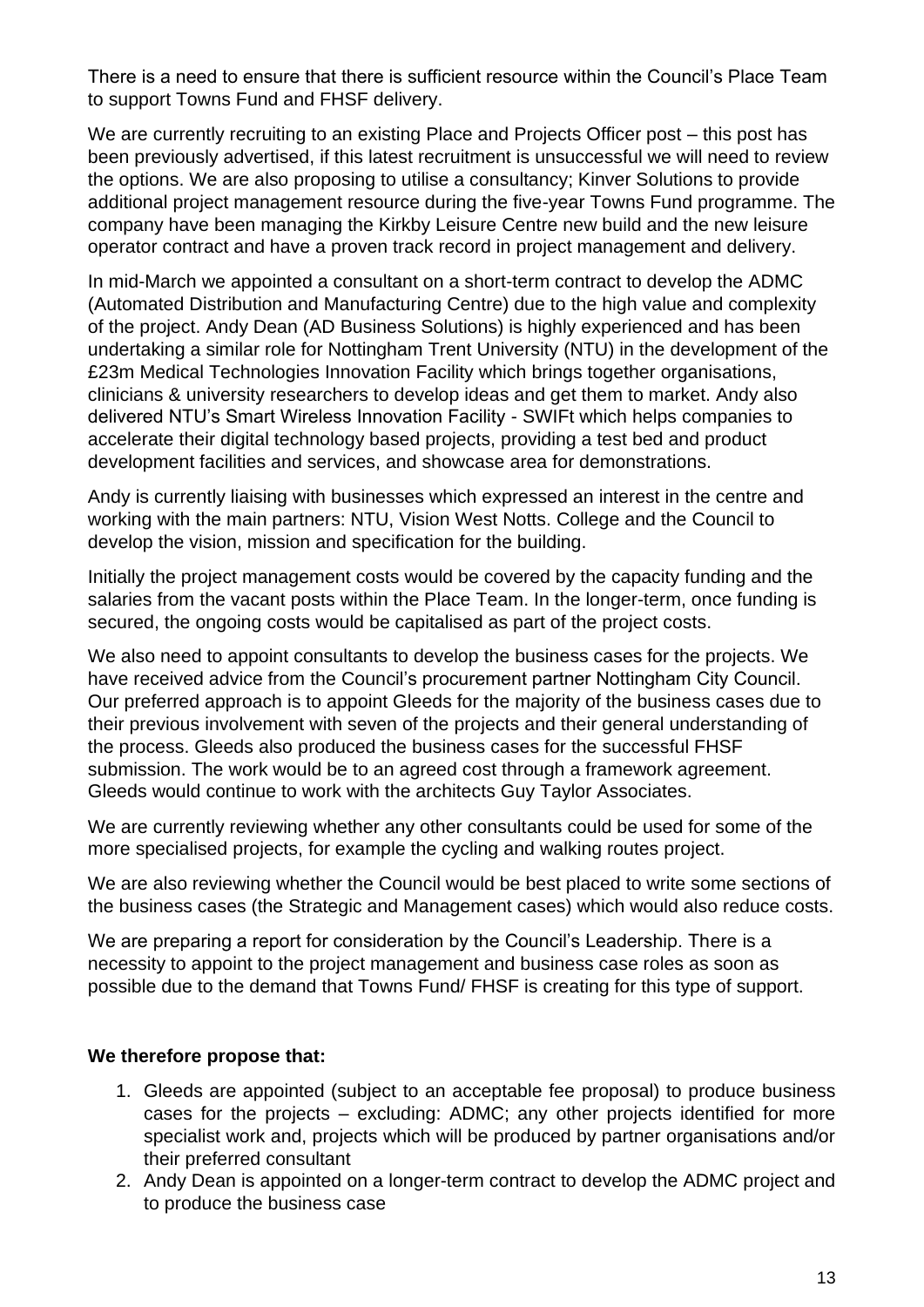- 3. Kinver Solutions are appointed to undertake project management for the Towns Fund programme
- 4. Delegated authority is given to the Discover Ashfield Chair to agree final costs for items 1-3 with the Council, as per the previous Stage 1 capacity funding, with allocations reported at the next Board meeting.

# **4. Partnership-led projects**

Where other organisations are leading on the development of the business case and the delivery of the project an agreement will need to be made between the accountable body and the delivery body (e.g. Memorandum of Understanding - MOU) for the allocation of Towns Fund monies.

Although the majority of the projects involve partnership working, subject to agreement it is likely that a MOU would only be applicable to three projects where a partner is the lead organisation: the Library Innovation Centres (Inspire), the Science Discovery Centre and Planetarium (Mansfield & Sutton Astronomical Society) and Enterprising Ashfield (Nottingham Trent University). This will be discussed further with the partners.

It is proposed that the Council leads on all other approved projects with ongoing engagement with project partners.

# **5. Other requirements for Stage Two**

**The Public Sector Equality Duty** - a programme-level impact assessment, together with relevant project-level impact assessment will be required, with a summary included in the Summary Document submission. Relevant Environmental Impact Assessments will also need to be undertaken.

# **Stakeholder engagement and communication plan**

The plan submitted as part of the Stage One submission will need to be reviewed and developed. We will bring a draft to the next Board meeting in May.

# **Monitoring and evaluation**

The Towns Fund (and Future High Streets) Monitoring and Evaluation (M&E) framework guidance has now been issued, the main requirements for formal reporting are:

- Twice a year reporting on Inputs, Activities and Outputs several mandatory indicators and a selection of indicators based on the projects
- Primarily tracking spend, progress and completion of projects, and the direct results of the projects
- Small number of outcome indicators, e.g. jobs created/ maintained.

The draft project outputs submitted within the bid will need to be reviewed so that they align with the indicators now set for Towns Fund. An M&E plan will need to be submitted with the Summary Document, which will need to include updated indicators for each project.

# **6. Project prioritisation**

It is likely that we will need to prioritise projects (if the Towns Fund offer is less than the funding requested). There is flexibility for us to prioritise our own projects, although projects need to be broadly similar to those submitted. Not all projects may have been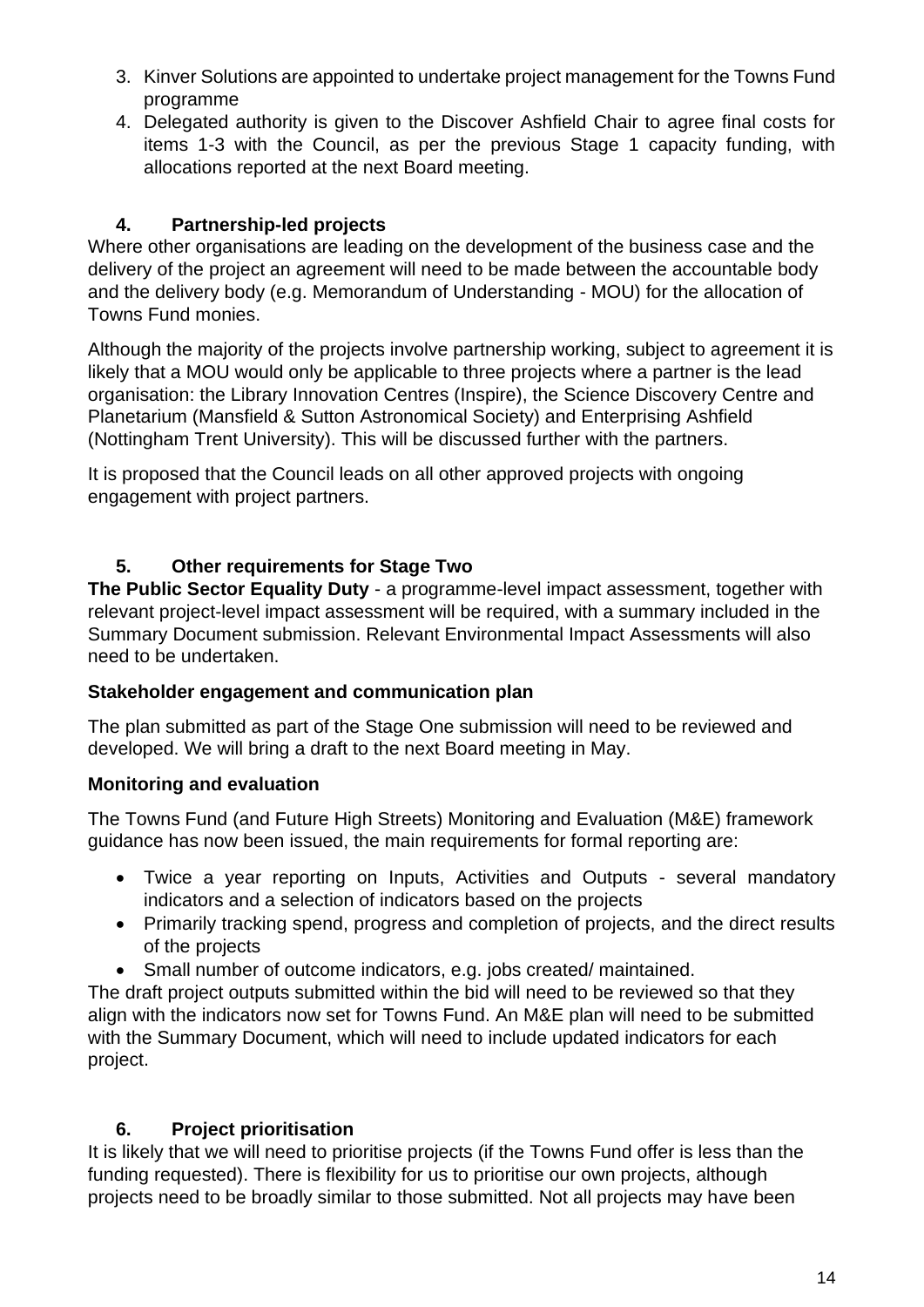given the go-ahead in the Heads of Terms and some projects might have conditions attached.

The most important element is the collective contribution the projects will make to the vision, strategy, and objectives within the Town Investment Plan (TIP). We will need to consider what key benefits we are trying to achieve, what mix of projects will unlock the area's potential and make the greatest overall contribution to realising the strategy and objectives and which projects best address market failure and have the greatest potential to bring in long term investment. We should also consider if funding for some projects can be sourced elsewhere, if some projects can be delayed or grouped together or if some projects of lower value can be grouped with larger value projects to make savings.

Example scenarios include:

- Taking forward all projects (assuming they were accepted in the Heads of Terms) with an amount of funding taken off each
- Dropping some lower priority projects, keeping the higher priority projects at, or close to, their original allocation
- Grouping together or merging different projects

The guidance suggests an initial discussion of the Board to get an early understanding of emerging views, followed by analysis and scenario planning with a proposal presented back to the Board and council bodies for agreement. An alternative is to facilitate a Board/ Council Members workshop to determine which projects to take forward.

## **Sarah Daniel, Interim Service Manager for Place and Wellbeing, Ashfield District Council**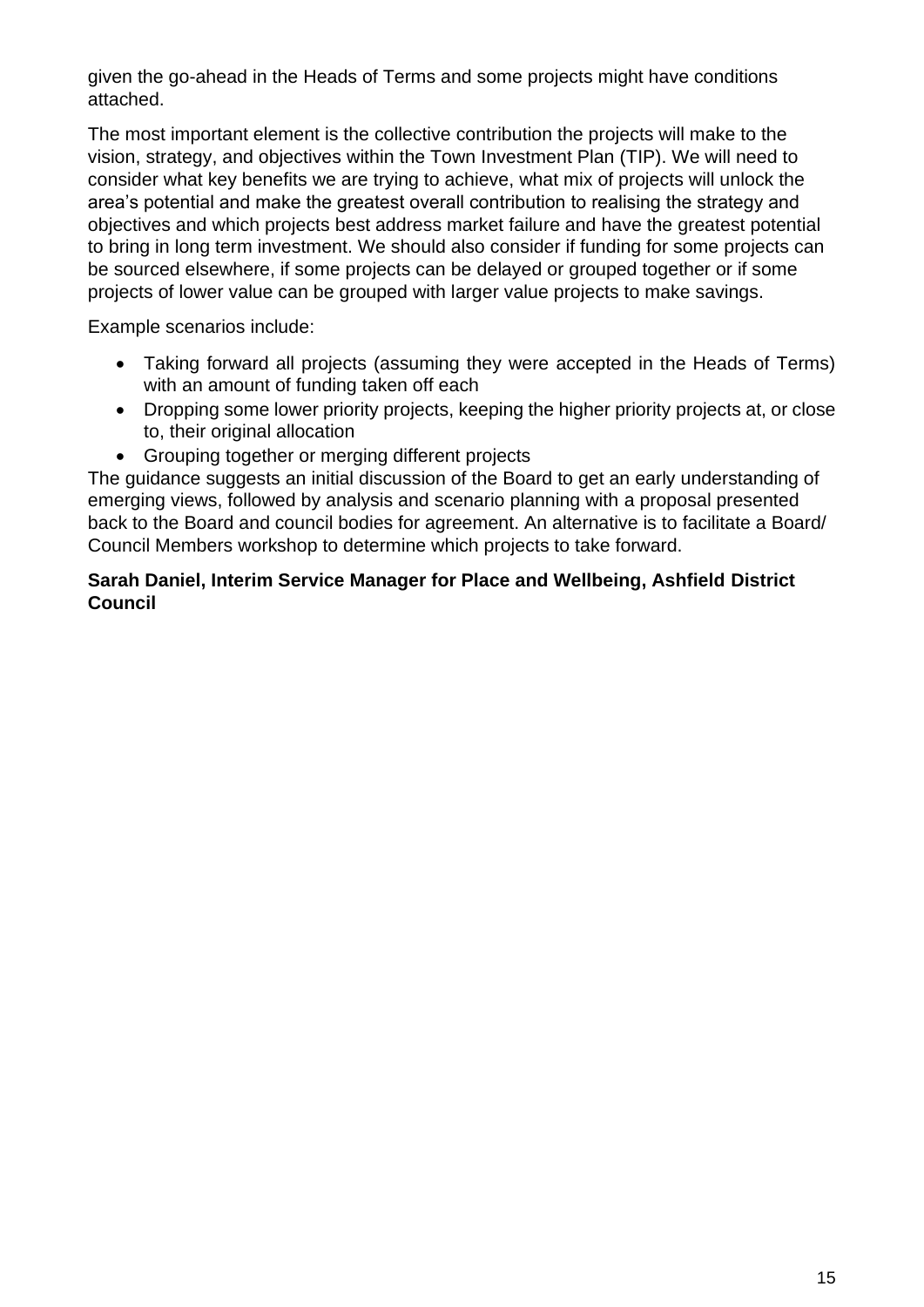# **Appendix 2**

#### **Briefing Note: Government Regeneration/ Town Centres Funding & Initiatives April 2021**

# **Levelling Up**

The government has launched three investment programmes to support the levelling-up agenda. Government will work with local partners in 2021 to develop an approach that delivers the infrastructure and regeneration priorities local leaders want to see in their area.

Government will also be working with local businesses on the future role of Local Enterprise Partnerships to ensure local businesses have clear representation and support in their area, in order to drive the recovery. Government will be working with LEPs over the coming months, with a view to announcing more detailed plans ahead of summer recess and includes consideration of LEP geographies.

Government will publish an Investment Framework for the UK Shared Prosperity Fund – the replacement to European Union structural funds which will tail off after 2022-23. The Prosperity Fund will commence in 2022.

## **1. The UK Community Renewal Fund** - £220m (90% revenue), up to £3m per bid, deadline 18th June

In advance of the launch of the UK Shared Prosperity Fund - investment in skills, enterprise and employment. Will prioritise projects that target investment at communities in need, especially at the top 100 priority places, capacity funding will be given to the lead authority for these places. There are no Ashfield towns included on the list which is based on an index of economic resilience which measures productivity, household income, unemployment, skills and population density.

# **2. The Community Ownership Fund**

To empower communities to protect community assets in their area by providing funding to take ownership over them, in support of the social wellbeing of local communities.

# **3. The Levelling Up Fund - £4.8bn**

This will fund local transport schemes, urban regeneration projects and cultural assets, jointly managed by HM Treasury, MHCLG and DfT.

The first round will prioritise bids that can demonstrate investment or begin delivery on the ground in 2021/22. Further detail on how the Fund will operate from 2022-23 onwards will be set out later this year. The deadline for the first round is Friday 18 June, further guidance on submission will be issued shortly.

Ashfield is in category 2, the index is based on metrics including need for economic recovery and growth, need for improved transport connectivity and need for regeneration. Preference will be given to bids from higher priority areas. Bids from categories 2 and 3 will be considered on their merits of deliverability, value for money and strategic fit, and could still be successful if they are of **exceptionally high quality**.

For projects that require up to £20m of funding and larger high value transport projects, by exception. Bids above £20m and below £50m will be accepted for transport projects and can be submitted by any bidding local authority. They will be subject to a more detailed business case process and will need to score highly overall.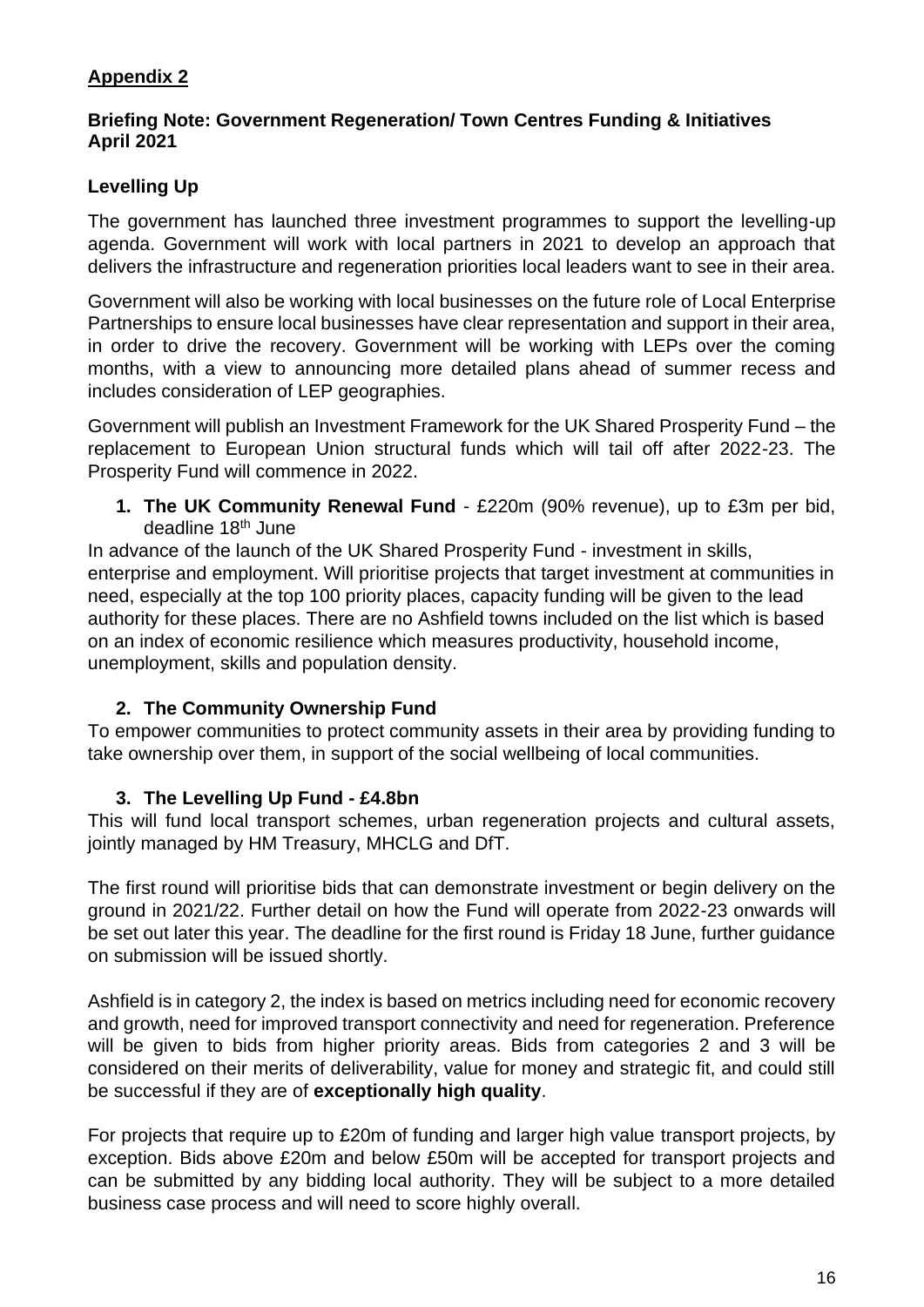The first round will focus on three themes: **smaller transport projects** that make a genuine difference to local areas; **town centre and high street regeneration**; and support for maintaining and expanding the UK's portfolio of **cultural and heritage assets**, in particular:

• **Transport investments** including (but not limited to) public transport, active travel, bridge repairs, bus priority lanes, local road improvements and major structural maintenance, and accessibility improvements. We are requesting proposals for high-impact small, medium and by exception larger local transport schemes to reduce carbon emissions, improve air quality, cut congestion, support economic growth and improve the experience of transport users.

• **Regeneration and town centre investment**, building on the Towns Fund framework to upgrade eyesore buildings and dated infrastructure, acquire and regenerate brownfield sites, invest in secure community infrastructure and crime reduction, **and bring public services** and safe community spaces into town and city centres.

## **• Cultural investment maintaining, regenerating, or creatively repurposing**

museums, galleries, visitor attractions (and associated green spaces) and heritage assets as well as creating new community-owned spaces to support the arts and serve as cultural spaces.

## **See Annex 1 for further information and:**

<https://www.gov.uk/government/collections/new-levelling-up-and-community-investments>

# **Support for High Streets**

## **1. Welcome Back Fund**

New £56 million Welcome Back Fund to help councils boost tourism, improve green spaces and provide more outdoor seating areas, markets and food stall pop-ups.

Ashfield received an allocation of £114k in June 2020 through the Reopening High Streets Safely Fund (RHSSF) and the Welcome Back Fund is an extension of ERDF funding. We should expect to receive a further £114k allocation with the delivery period up to March 2022.

The new fund will support existing RHSS activities, with the following additions:

- Support and promote a safe public environment for the visitor economy
- Allow local areas to develop plans for responding to the medium-term impact of Covid including trialling new ideas particularly where these relate to the High Street
	- Publicity campaigns and marketing activity for street food markets to support local businesses
	- Improving green space and seating areas to encourage people back to town centres
	- Beautification of areas to support the visitor economy.

The funding can also be used to help local areas overcome the long-term impact of Covid, including trialling new ideas such as 'virtual high streets' and research projects to futureproof local economies and communities.

The new strands of activity must be linked to a local strategy, final eligibility details are still being developed.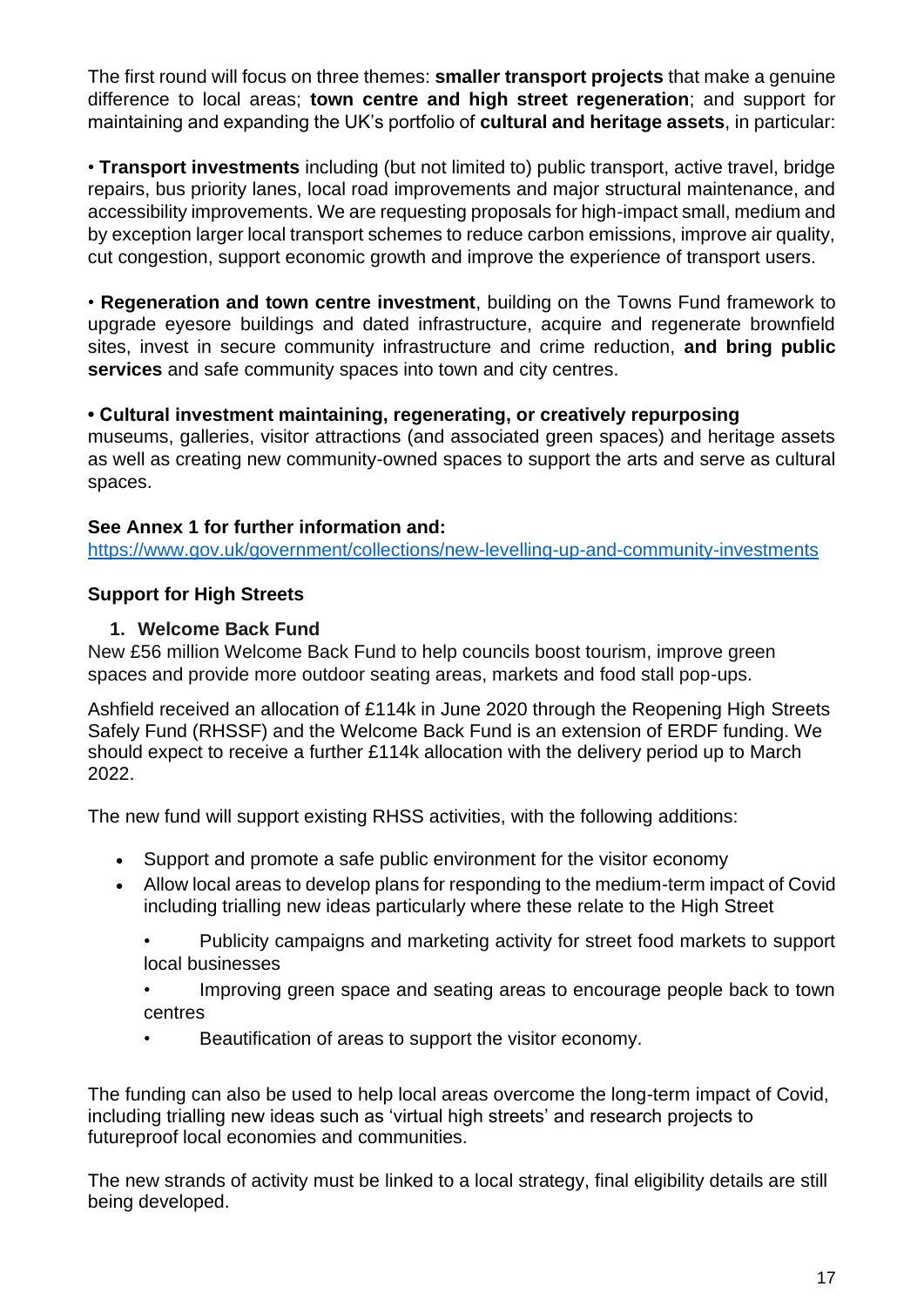As European funding there continues to be strict criteria, the funding cannot be used for:

- Activity that provides no additionality it should not be replacing the source for already committed expenditure
- Capital expenditure permanent changes to the environment are not permitted
- Grants to businesses

## **2. High Streets Task Force**

The government has recently announced two initiatives to support the high street as we come out of lockdown.

The High Streets Task Force is an alliance of place making experts working to redefine the high street. Commissioned by the Government in 2019, they provide guidance, tools and skills to help develop communities, partnerships and local authorities transform their high streets. The aim being to strengthen local leadership in high streets and town centres, by providing information, advice, training, knowledge and data.

Ashfield has been included in the recent announcement that 70 local authorities will receive support from the task force during next financial year.

*Support will be tailored to a specific local high street or centre to help create the best vision and strategies for the area. Following a one-day expert visit, each location can receive a range of services offered by the Task Force, including expert consultancy, mentoring, visioning or place making workshops, access to footfall data, and training programmes for place managers and leaders.*

The Task Force has been helping local authorities over the past 12 months in pilot locations, including Preston, Coventry, Salford, Croydon, Accrington, Hartlepool and West Bromwich.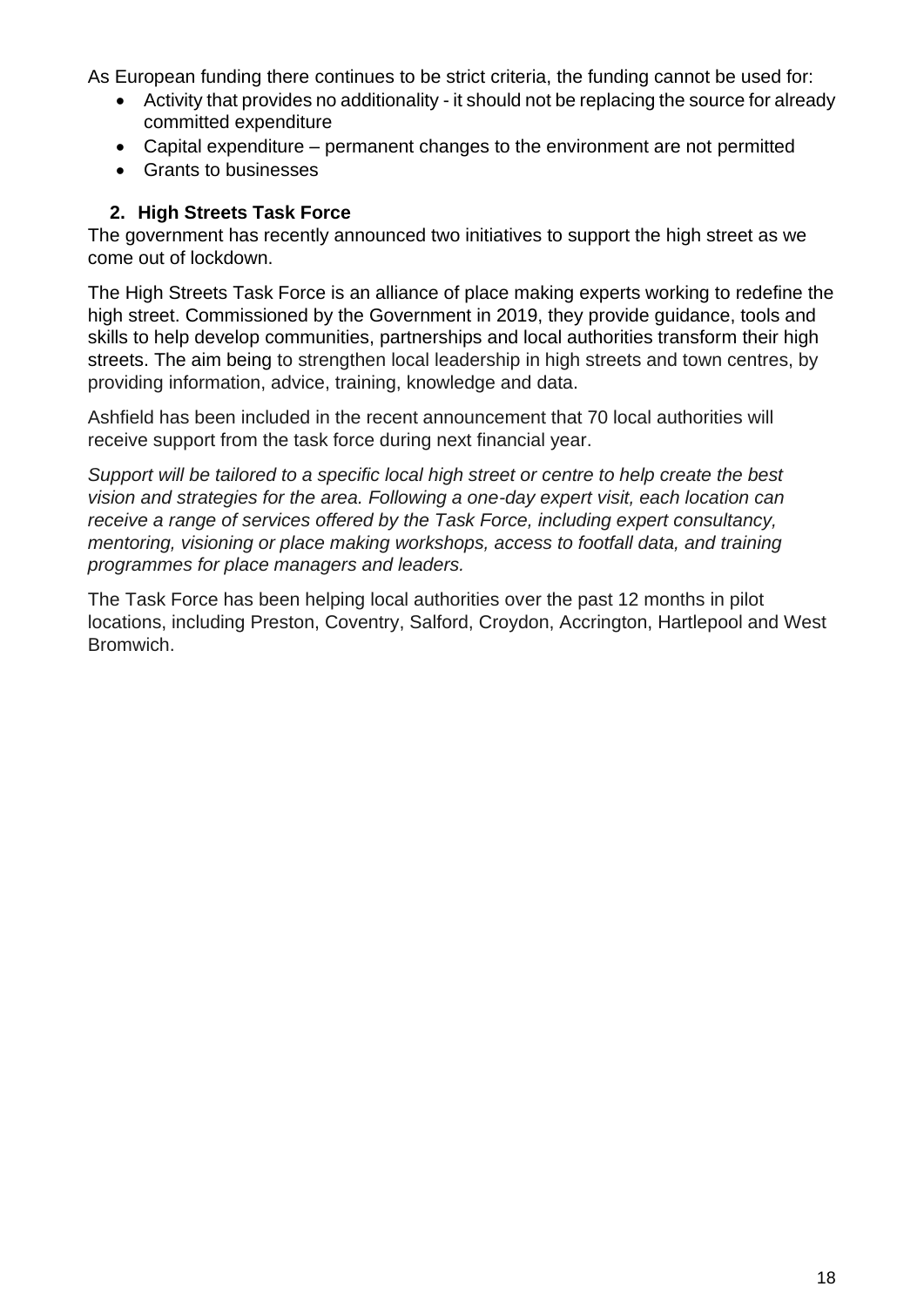# **Appendix 3**

## **Primary Care Networks (PCN) Update for the ICP Board**

#### **Author: David Ainsworth**

#### **As at: 12/4/2021**

This paper provides a synopsis of the most recent work of the six Primary Care Networks in Mid Nottinghamshire as an update for the ICP Board. The value of each scheme describes some but not all of the intended benefits to people, the system and the economy.

#### **Virtual Ward**

- Provides a step down mechanism to enable earlier and safe discharge initially for COVID positive patients.
- Using home oxygen saturation monitoring
- Over 20 people have safely been monitored at home and discharged from home

Partners: Sherwood Forest Hospitals (SFH), PCNs and Nottinghamshire Healthcare Trust (NHT)

Value: People can go home sooner; knowing their care can safely be provided through additional monitoring. This matters because hospital inpatient stay can lead to overall decompensation of an individual's wellbeing.

#### **Pulse Oximeter at Home**

- Step up service to monitor patients at home using pulse oximetry and prevent hospital admission by safely detecting early signs of deterioration.
- Over 100 patients have now gone through the service and safely discharged Partners: PCNs, NHT, EMAS, District Councils and NEMS

#### **Additional Roles First Contact Practitioners**

- All practitioners have been recruited to and they can now request access to diagnostic testing such as MRI scans
- Activity data not yet available
- Enables people to see a physiotherapist for common musculoskeletal problems freeing up GPs to deal with complex long term conditions and COVID management

Partners: ICP MCK Hub, PCNs, SFH

Value: People with MSK conditions can go straight to the discipline trained especially in MSK getting access to treatment and recovery first hand. This helps people back into work and the economy in sick day reduction.

#### **Vaccine Targeted clinics**

• To ensure 'no one is left behind' the PCNs have delivered COVID vaccination clinics to homeless people, people with a learning disability and autism and in support of the housebound community.